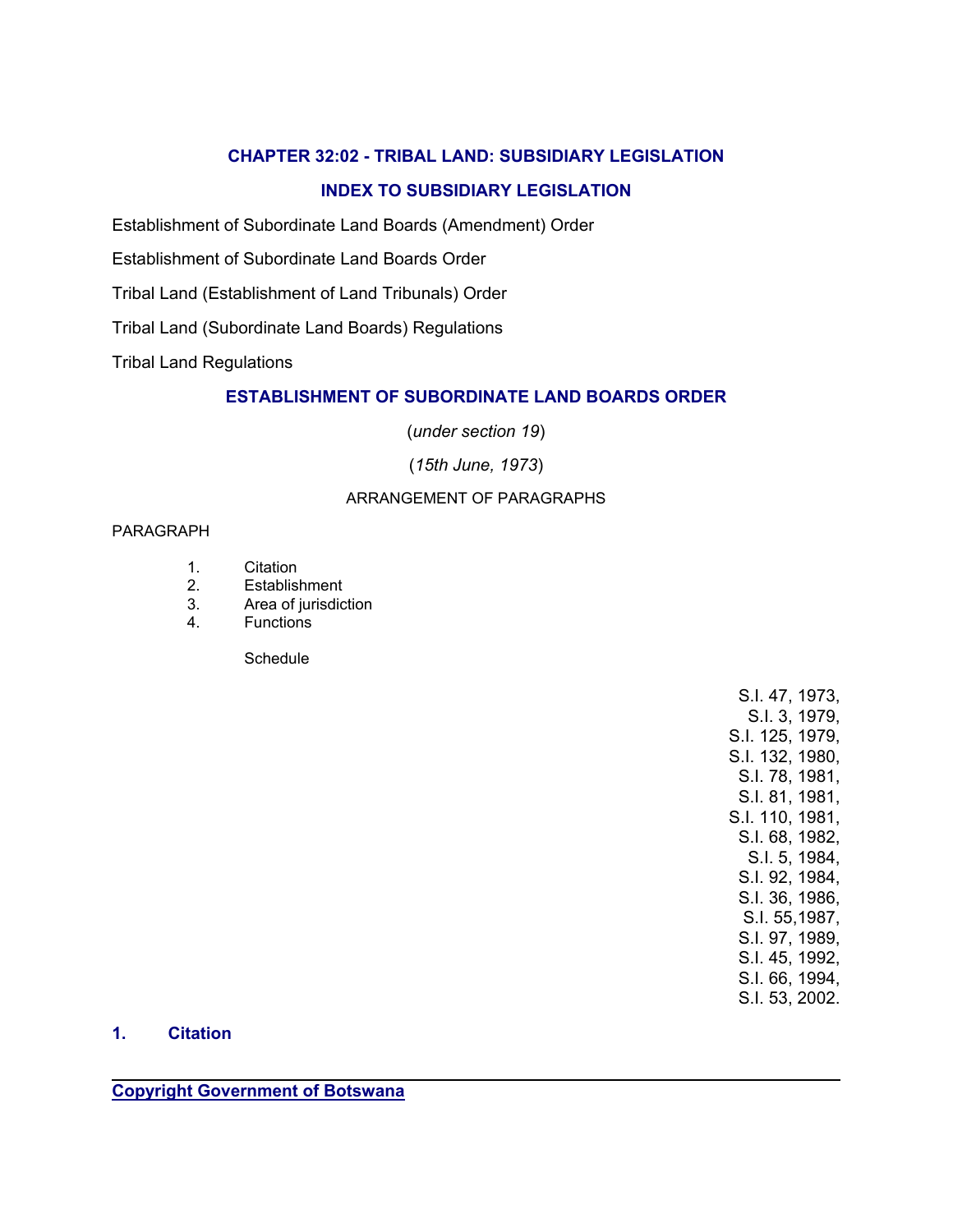This Order may be cited as the Establishment of Subordinate Land Boards Order.

# **2. Establishment**

 The subordinate land boards referred to in the second column of the Schedule hereto are established as the subordinate land boards within the district named in the first column of the said Schedule.

# **3. Area of jurisdiction**

 The area of jurisdiction in respect of which each subordinate Land Board will perform its functions shall be the area or villages stated in relation to each subordinate land board in the third column of the Schedule.

#### **4. Functions**

 (1) The functions under customary law which vest in the subordinate land authority which are transferred to the subordinate land board shall include the hearing, grant or refusal of applications to use land for—

- (*a*) building residences or extensions thereto;
- (*b*) ploughing to a maximum extent of land determined by the tribal land board;
- (*c*) grazing cattle or other stock;
- (*d*) communal uses in the village.

 (2) Subordinate land boards shall receive and make recommendations to the tribal land board in respect of applications for boreholes in their areas.

 (3) Subordinate land boards shall hear and adjudicate upon disputes concerning customary land grants or rights within their area of jurisdiction.

 (4) Subordinate land boards shall receive and make recommendations to the tribal land boards in respect of applications for common law grants of land.

#### **SCHEDULE**

| <b>Bakgatla Tribal Territory</b> | Artesia Subordinate<br>Land Board                  | Artesia, Dikgonnye,<br>Kgomodiatshaba,<br>Leshibitse,<br>Olifantsdrift, Palla<br>Camp |
|----------------------------------|----------------------------------------------------|---------------------------------------------------------------------------------------|
|                                  | Mathubudukwane<br>Subordinate Land<br><b>Board</b> | Malolwane,<br>Mathubudukwane,<br>Ramonaka, Sikwane                                    |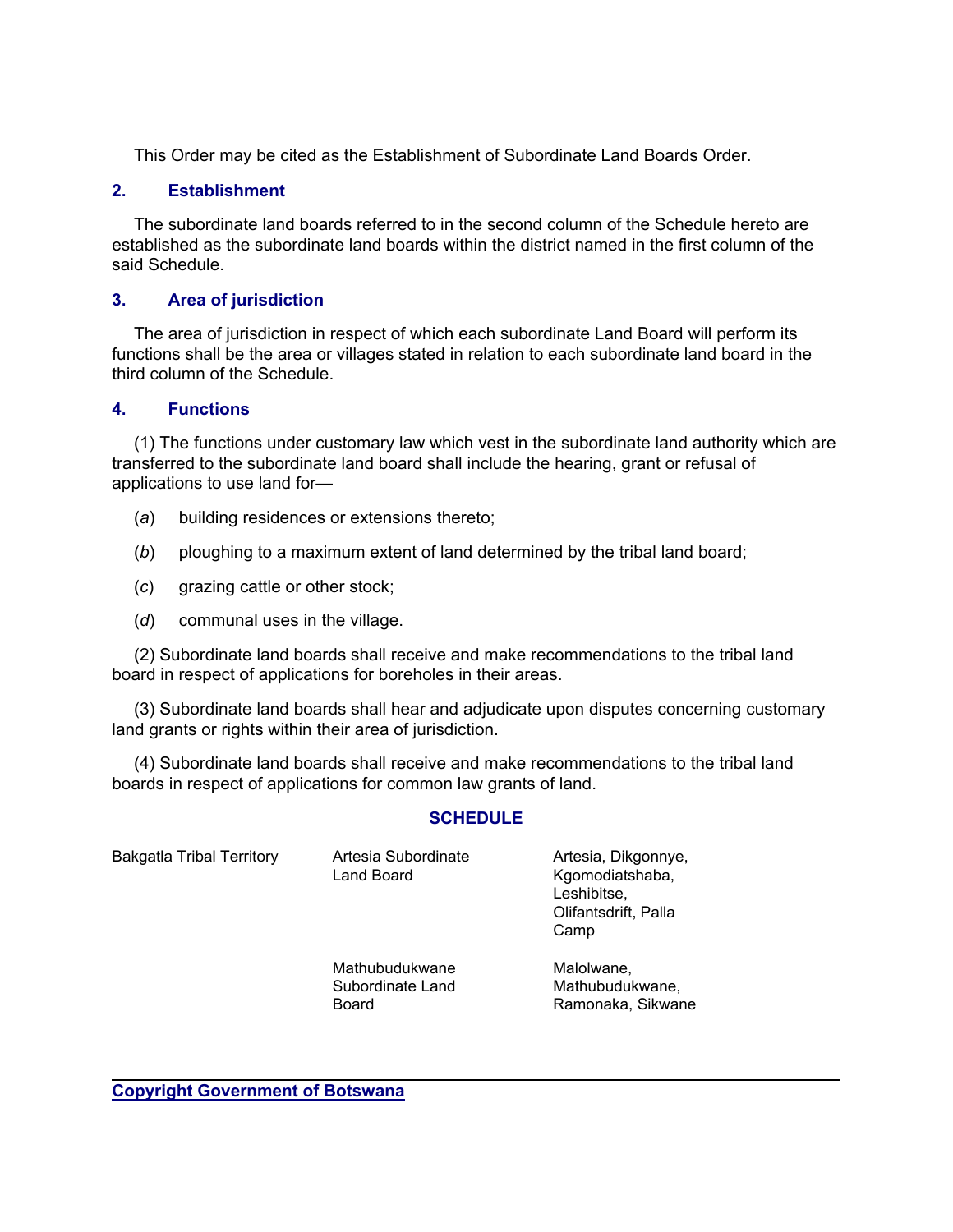|                                     | Mochudi Subordinate Land<br>Board           | Bokaa, Dikwididi,<br>Malotwane,<br>Matebele, Mochudi,<br>Modipane, Morwa                                                                            |
|-------------------------------------|---------------------------------------------|-----------------------------------------------------------------------------------------------------------------------------------------------------|
| <b>Bakwena Tribal Territory</b>     | Lentswe-le-tau<br>Subordinate Land Board    | Botlhapatlou-northwest of<br>Hatsalatladi, Gakuto-west of<br>Mmopane, Hatsalatladi,<br>Kopong-north of Mmopane,<br>Lentsweletau, Mahetlwe,<br>Medie |
|                                     | Lephephe Subordinate Land<br><b>Board</b>   | Lephephe, Sojwe                                                                                                                                     |
|                                     | LetIhakeng Subordinate Land<br><b>Board</b> | Khudumelapye, Letlhakeng,<br>Maboane, Moshaweng,<br>Salajwe, Takatokwane                                                                            |
|                                     | Molepolole Subordinate Land<br><b>Board</b> | Molepolole                                                                                                                                          |
|                                     | Motokwe Subordinate Land<br><b>Board</b>    | Dutlwe, Motokwe, Tsetseng                                                                                                                           |
|                                     | Thamaga Subordinate Land<br><b>Board</b>    | Kumakwane, Mmankgodi,<br>Thamaga                                                                                                                    |
| <b>Bangwaketse Tribal Territory</b> | Kanye Subordinate Land<br><b>Board</b>      | Kanye, Moshaneng                                                                                                                                    |
|                                     | Mabutsane Subordinate<br>Land Board         | Khakhea, Mabutsane,<br>Morwamosu, Sekoma                                                                                                            |
|                                     | Mmathethe Subordinate<br><b>Land Board</b>  | Digawana, Gamojela,<br>Magoriapitse, Mmathethe,<br>Mokgomane                                                                                        |
|                                     | Moshupa Subordinate Land<br><b>Board</b>    | Kgomokasitwa, Lekgolobotlo,<br>Manyana, Moshupa,<br>Ntlhantlhe, Ranaka                                                                              |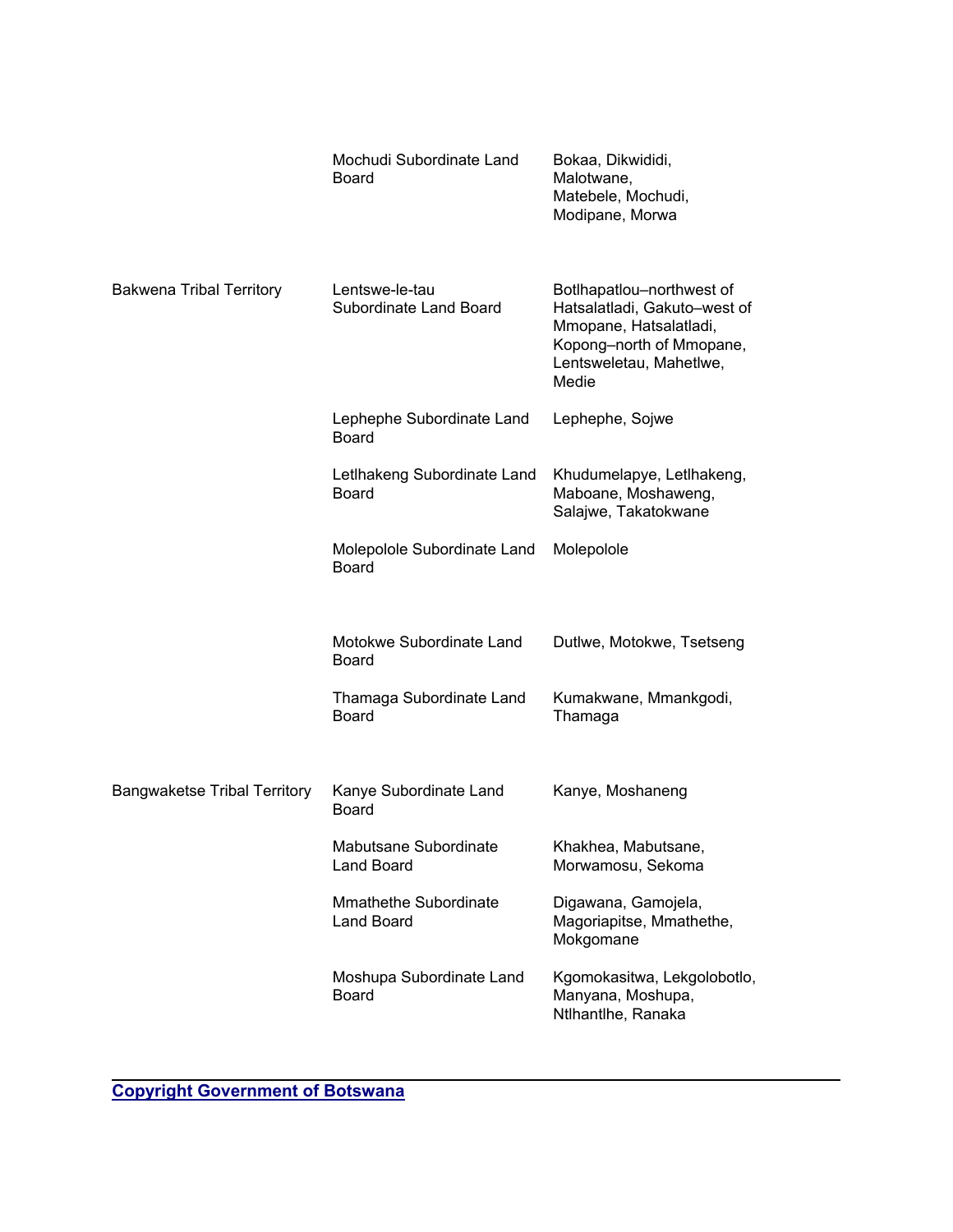|                                    | Phitshane-Molopo<br>Subordinate Land Board  | Loporung, Mabule,<br>Mmakgori,<br>Phitshane-Molopo,<br>Tshidilamolomo                                                                     |
|------------------------------------|---------------------------------------------|-------------------------------------------------------------------------------------------------------------------------------------------|
| <b>Bamangwato Tribal Territory</b> | Bobonong Subordinate Land<br><b>Board</b>   | Bobonong, Kobojango,<br>Mathathane, Molalatau,<br>Semolale, Tsetsebjwe                                                                    |
|                                    | Letlhakane Subordinate Land<br><b>Board</b> | Letlhakane, Makoba,<br>Mmatshumo, Mosu,<br>Thalemabele                                                                                    |
|                                    | Mahalapye Subordinate Land<br><b>Board</b>  | Bonwapitse, Dibete,<br>Dovedale, Kudumatse,<br>Makwate, Mahalapye,<br>Mmaphashalala, Mookane,<br>Palla Road, Radisele,<br>Taupswe, Tewane |
|                                    | Marapong Subordinate Land<br><b>Board</b>   | Borolong, Chadibe, Dukwi,<br>Kutamogoree, Marapong,<br>Mathangwane, Mmea,<br>Semitwe                                                      |
|                                    | Maunatlala Subordinate Land<br><b>Board</b> | Kgagodi, Maunatlala,<br>Mogapinyana, Tamasane                                                                                             |
|                                    | <b>Mmadinare Subordinate</b><br>Land Board  | Mmadinare, Sefhophe,<br>Serule, Tobane                                                                                                    |
|                                    | Nata Subordinate Land<br><b>Board</b>       | Gweta, Nata                                                                                                                               |
|                                    | Palapye Subordinate Land<br><b>Board</b>    | Lecheng, Lerala,<br>Malaka, Mekoro,<br>Palapye, Ratholo                                                                                   |
|                                    | Rakops Subordinate Land<br><b>Board</b>     | Xhumaga,<br>Makalamabedi,<br>Mopipi, Rakops,<br>Xhomo                                                                                     |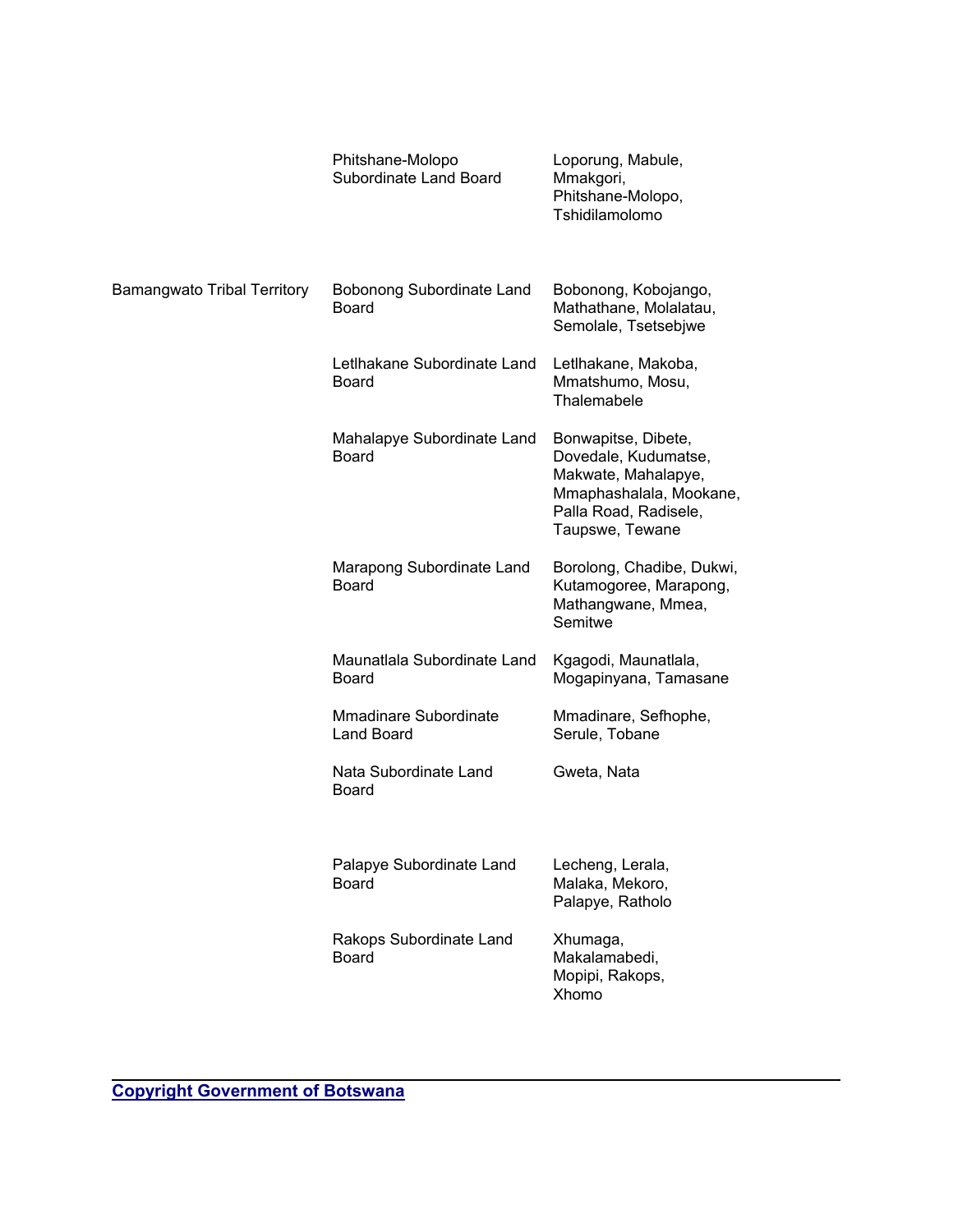|                                  | Sefhare Subordinate Land<br><b>Board</b>       | Chadibe, Maape,<br>Machaneng,<br>Matlhakola,<br>Mhalapitsa,<br>Mokobeng, Moshopa,<br>Pilikwe,<br>Ramokgonami,<br>Sefhare, Seleka,<br>Shakwe |
|----------------------------------|------------------------------------------------|---------------------------------------------------------------------------------------------------------------------------------------------|
|                                  | Serowe Subordinate Land<br><b>Board</b>        | Mabeleapudi,<br>Mashoro, Mogorosi,<br>Moijabana, Paje,<br>Serowe, Tlhabala,<br>Tshimoyapula                                                 |
|                                  | Shoshong Subordinate Land<br><b>Board</b>      | Kalamare,<br>Mpolotshane,<br>Shoshong                                                                                                       |
|                                  | <b>Tonota Subordinate Land</b><br><b>Board</b> | Foley,<br>Mmandunyane,<br>Mooke, Shashe,<br>Tonota                                                                                          |
|                                  | <b>Tutume Subordinate Land</b><br><b>Board</b> | Maitengwe,<br>Mathangwane,<br>Nkange, Sebina,<br>Tutume                                                                                     |
| <b>Batawana Tribal Territory</b> | Gomare Subordinate Land<br><b>Board</b>        | Gomare                                                                                                                                      |
|                                  | Maun Subordinate Land<br><b>Board</b>          | Makalamabedi,<br>Maun, Shorobe                                                                                                              |
|                                  | Nokaneng Subordinate Land<br>Board             | Danega, Haba,<br>Nokaneng, Xangwa                                                                                                           |
|                                  | Sehitwa Subordinate Land<br><b>Board</b>       | Sehitwa, Toteng,<br>Tsau                                                                                                                    |
|                                  | Seronga Subordinate Land<br>Board              | Seronga                                                                                                                                     |
|                                  | Shakawe Subordinate Land<br>Board              | Sepopa, Shakawe                                                                                                                             |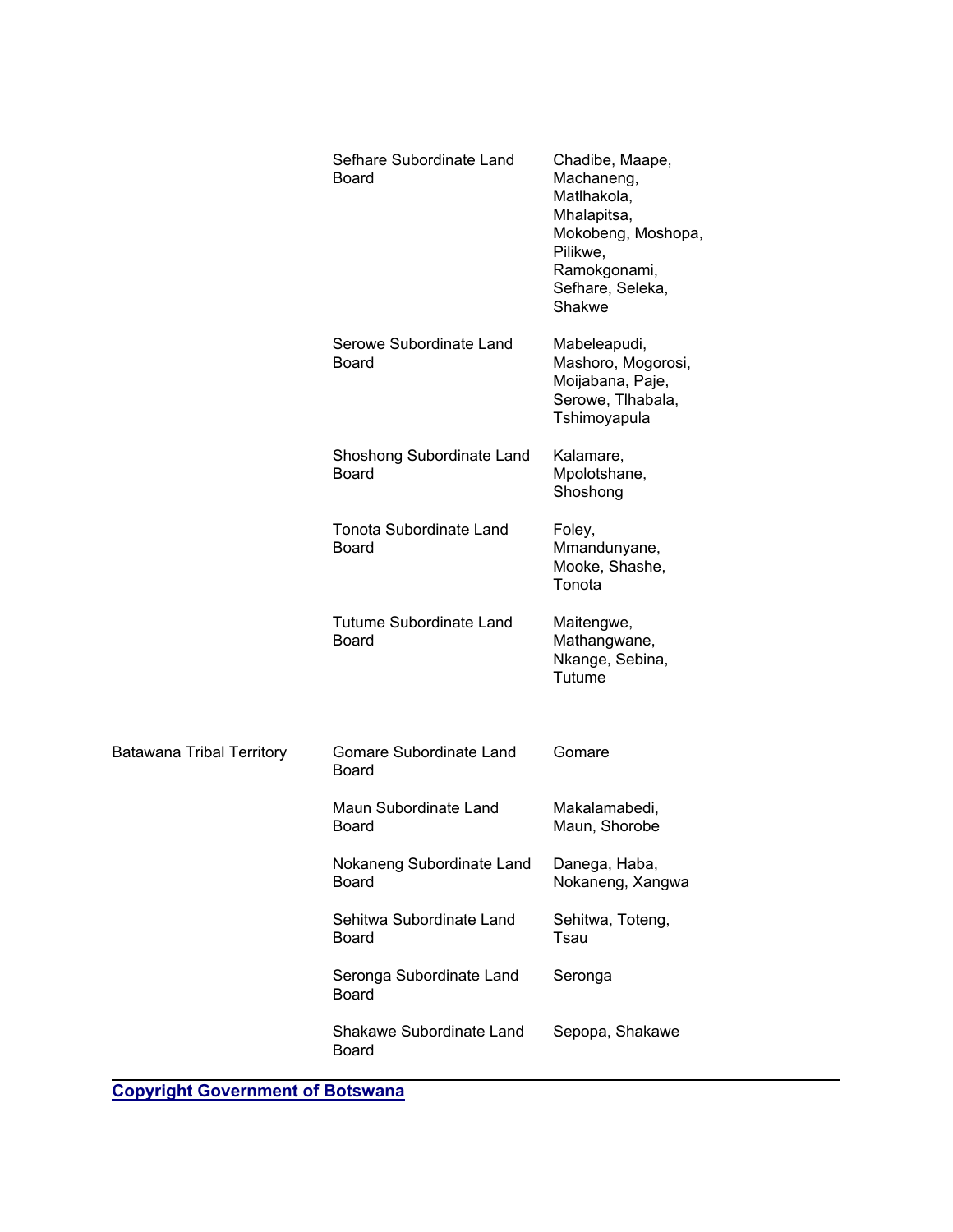| Ghanzi Tribal Area (as<br>defined in the Fifth Schedule<br>to the Act)     | Charles Hill Subordinate<br>Land Board    | Charles Hill, Makunda<br>(including Dryhoek and<br>Tjwavango),<br>Mamono, Nojane                                                  |
|----------------------------------------------------------------------------|-------------------------------------------|-----------------------------------------------------------------------------------------------------------------------------------|
| Kgalagadi Tribal Area (as<br>defined in the Fourth<br>Schedule to the Act) | Hukuntsi Subordinate Land<br>Board        | Hukuntsi, Kang, Lehututu,<br>Lokgwabe, Tshane                                                                                     |
|                                                                            | <b>Tshabong Subordinate Land</b><br>Board | Bogobogobo,<br>Bokspits, Gakhibana,<br>Kisa, Kolonkwaneng,<br>Makopong,<br>Middlepits,<br>Omaweneno,<br>Phepheng, Tshabong, Werda |

# **ESTABLISHMENT OF SUBORDINATE LAND BOARDS (AMENDMENT) ORDER**

(*under section 19*)

# (*1st June, 1992*)

# ARRANGEMENT OF PARAGRAPHS

#### PARAGRAPH

1. Citation

2. Establishment of Subordinate Land Board

S.I. 45, 1992.

# **1. Citation**

 This Order may be cited as the Establishment of Subordinate Land Boards (Amendment) Order.

# **2. Establishment of Subordinate Land Board**

 (1) There is hereby established a Subordinate Land Board to be known as Mogoditshane Subordinate Land Board.

 (2) The area of jurisdiction of the Mogoditshane Subordinate Land Board shall be in respect of the following villages, namely, Mogoditshane, Gabane, Mmopane, Nkoyaphiri, Mmokolodi, Kgaphamadi, Tlhape, Gaphatshwe, Dumadumana, Go-nku, Metsimotlhabe, Fikeng,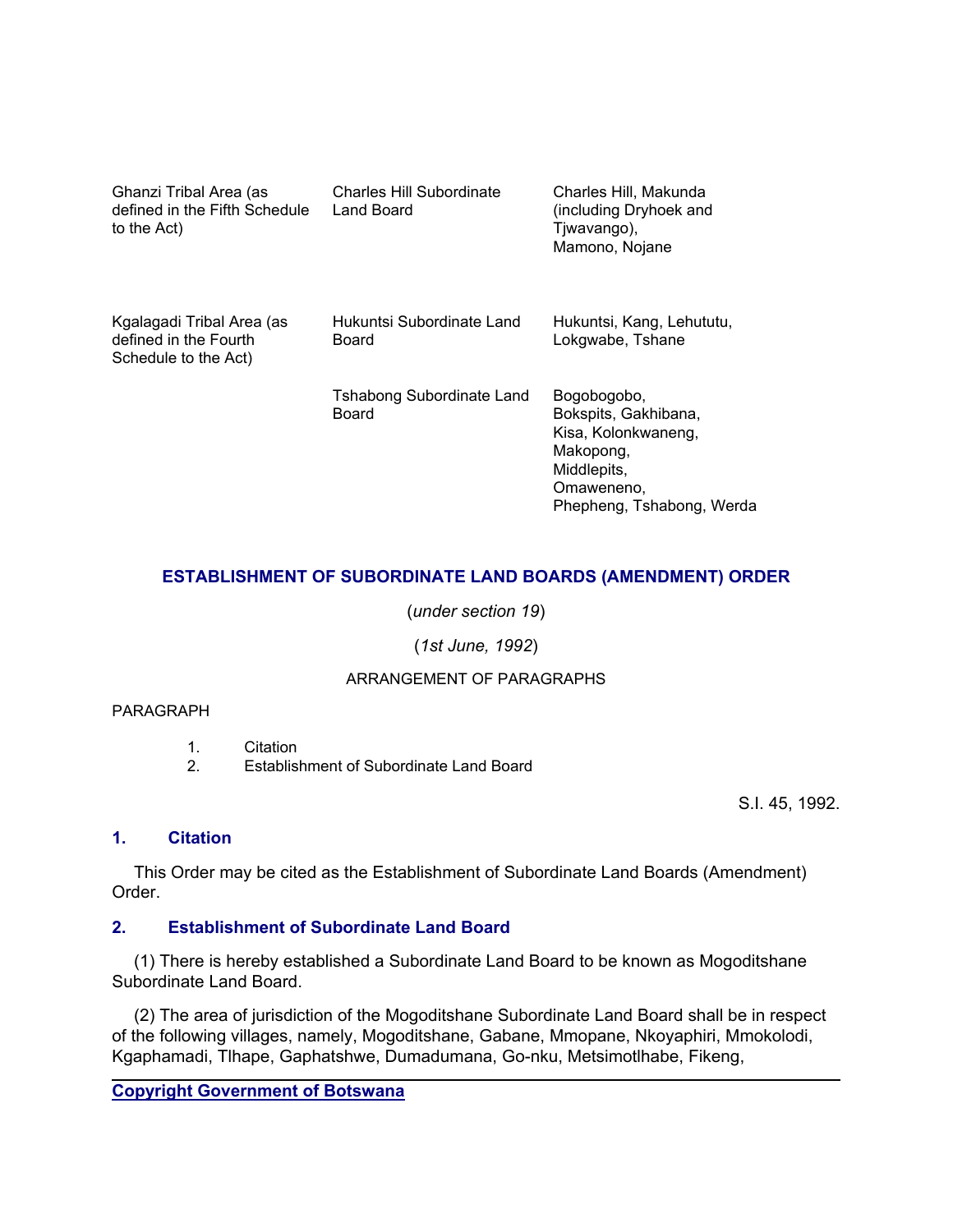Senamakola, Tloaneng, Phiriyabokwete, Tlhwane, Lelotong, Mosusu, Diphiri and Letlhajweng.

# **TRIBAL LAND REGULATIONS**

(*under section 37*)

# (*30th January, 1970*)

# ARRANGEMENT OF REGULATIONS

#### PART I *Preliminary*

#### **REGULATION**

1. Citation

#### PART II

#### *Land Boards*

- 2. Procedure for appointment of elected members to land board
- 3. Chairmen of land boards
- 4. Duties of secretary
- 5. Consultation with district council

#### PART III

#### *Grant of Customary Land Rights*

- 6. Applications for customary land rights
- 7. Procedure on receipt of application
- 8. Procedure before grant of customary land rights is made
- 9. Decision of board to be communicated
- 10. Demarcation of land over which customary rights are granted
- 11. Certificate of grant of customary land right
- 12. Notice of appeal against decision on application
- 13. Reasons for decision to be furnished
- 14. Allowance of appeal against grant of customary rights
- 15. Procedure before cancellation of customary land rights
- 16. Notice of appeal against decision to cancel
- 17. Reasons for decision to cancel to be furnished

#### PART IV

#### *Grant of Common Law Land Rights and of Customary Rights under section 33*

- 18. Application for common law land rights under section 23
- 19. Application for common law land rights under section 24
- 20. Consideration of application under section 24
- 21. Registration of grant under section 24
- 22. Form of grant under section 24
- 23. Appeal against refusal of consent under section 38
- 24. Applications under section 27
- 25. Consideration of application under section 27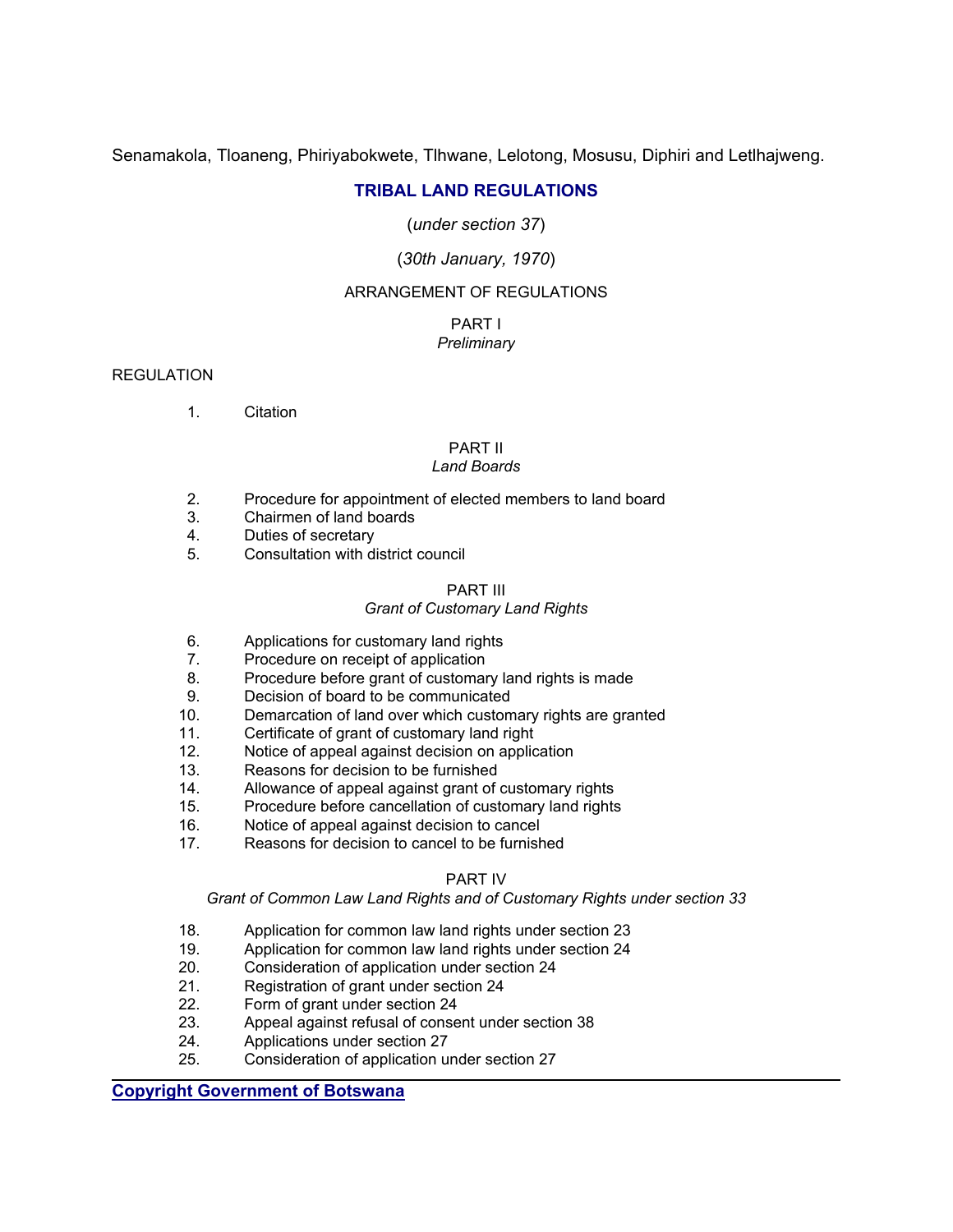- 26. Registration of endorsement in pursuance of section 27
- 27. Appeal against refusal under section 27
- 28. Service on Registrar of Deeds of certain orders obtained under section 28
- 29. Registration of grant executed under section 32
- 30. Grant of customary rights under section 33

#### PART V

#### *Treasurer and Audit*

- 31. Treasurer of land board
- 32. Accounts and audit
- 33. Disallowance and surcharge
- 34. Financial year

#### PART VI

#### *Fees*

35. Fees

 First Schedule Second Schedule

> S.I. 7, 1970, S.I. 48, 1973, S.I. 107, 1973, S.I. 149, 1976, S.I. 90, 1984, S.I. 104, 1985, S.I. 64, 1994, S.I. 74, 1999, S.I. 91, 1999 S.I. 7, 2004.

# **PART I** *Preliminary* **(reg 1)**

# **1. Citation**

These Regulations may be cited as the Tribal Land Regulations.

# **PART II** *Land Boards* **(regs 2-5)**

#### **2. Procedure for appointment of elected members to land board**

 (1) At least two months before the election of members, for appointment to any land board, as specified in the third column of the First Schedule to the Act, the Ministry of Local Government, Lands and Housing shall cause to be published in two or more newspapers of national circulation an invitation, to any person residing within the tribal area of that land board, desiring to be elected and appointed as a member of that land board, to submit his application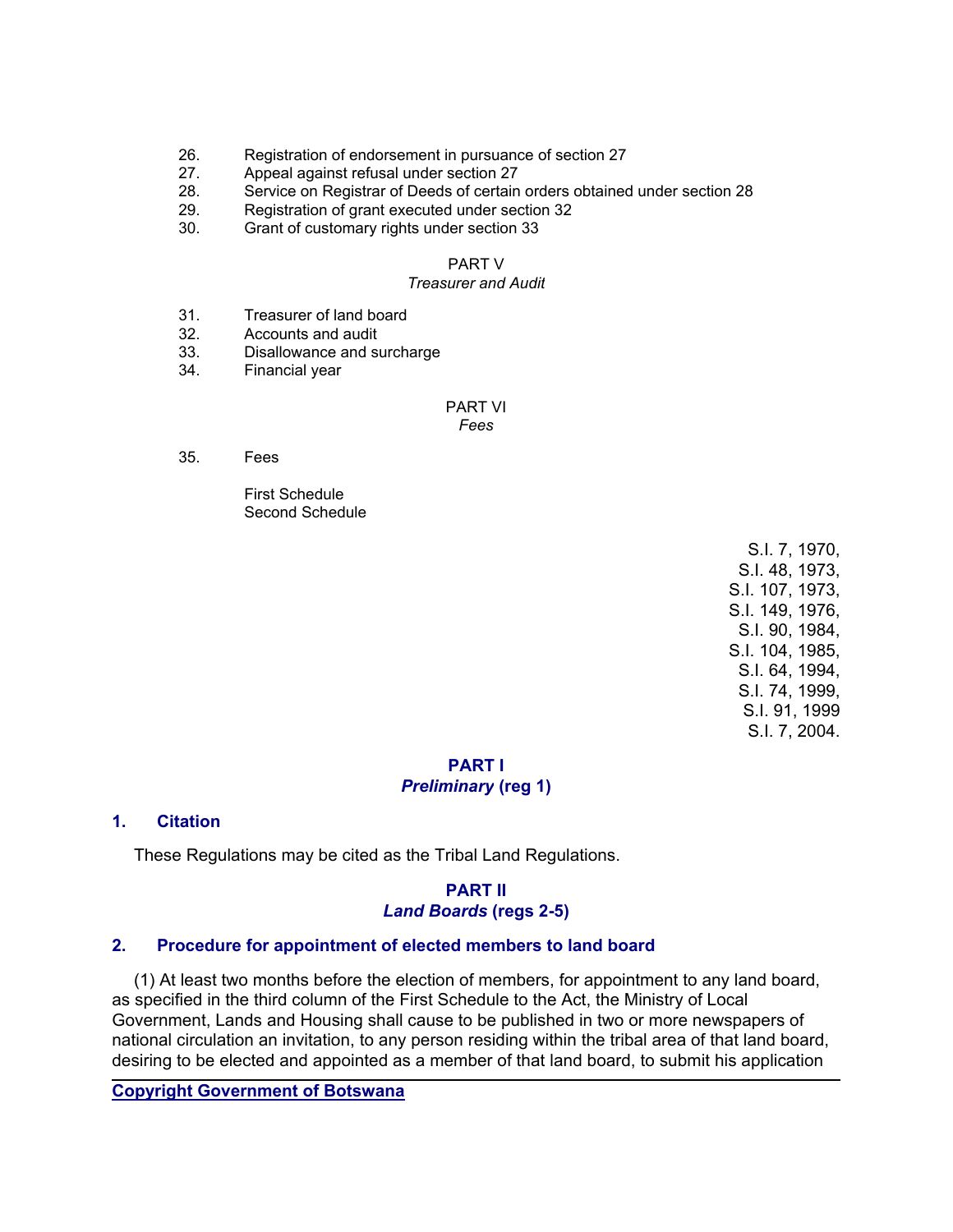to the secretary of that land board.

 (2) In order to qualify as a candidate for election and appointment as a member of any land board the applicant shall—

- (*a*) be a citizen of Botswana, holding a valid identity card issued under the National Registration Act;
- (*b*) have attained the age of 21 years and not be over the age of 65 years;
- (*c*) hold a minimum academic qualification of, or equivalent to, a Secondary School Junior Certificate;
- (*d*) reside within the tribal area in respect of which he seeks election; and
- (*e*) not be actively involved in party politics.

 (3) If the Land Board Selection Committee, established in terms of sub-regulation (11) of these Regulations, is satisfied that the applicant qualifies as a candidate in terms of sub-regulation (2) of this regulation and is not disqualified from being appointed in terms of section 3(3) of the Act, it shall submit the person's name to the *kgotla*, as a candidate for election.

(4) On the day set for election of members to a land board—

 (*a*) people residing in the tribal area of that land board shall assemble at the principal kgotla and elect 20 candidates residing in the tribal area, and the names of these candidates shall be submitted to the Land Board Selection Committee for that tribal area:

 Provided that if the tribal area is too large for it to be practicable for all the residents to assemble at the principal *kgotla*, the villages in the tribal area may be divided into groups, with each group of villages electing a proportionate amount (relative to its population in the aggregate population of the groups) of the 20 candidates, the names of whom shall be submitted to the Land Board Selection Committee for that tribal area; and

 (*b*) people residing in an area falling under the jurisdiction of a subordinate land board shall assemble at a *kgotla* and elect 10 candidates residing in the subordinate land board area, and the names of these candidates shall be submitted to the Land Board Selection Committee for that tribal area:

 Provided that if the subordinate land board area is too large for it to be practicable for all the residents to assemble at the *kgotla*, the villages in the subordinate land board area may be divided into groups, with each group of villages electing a proportionate amount (relative to its population in the subordinate land board area) of the 10 candidates, the names of whom shall be submitted to the Land Board Selection Committee for that tribal area.

**Copyright Government of Botswana** (5) During the election of candidates the Tribal Authority or his representative shall preside,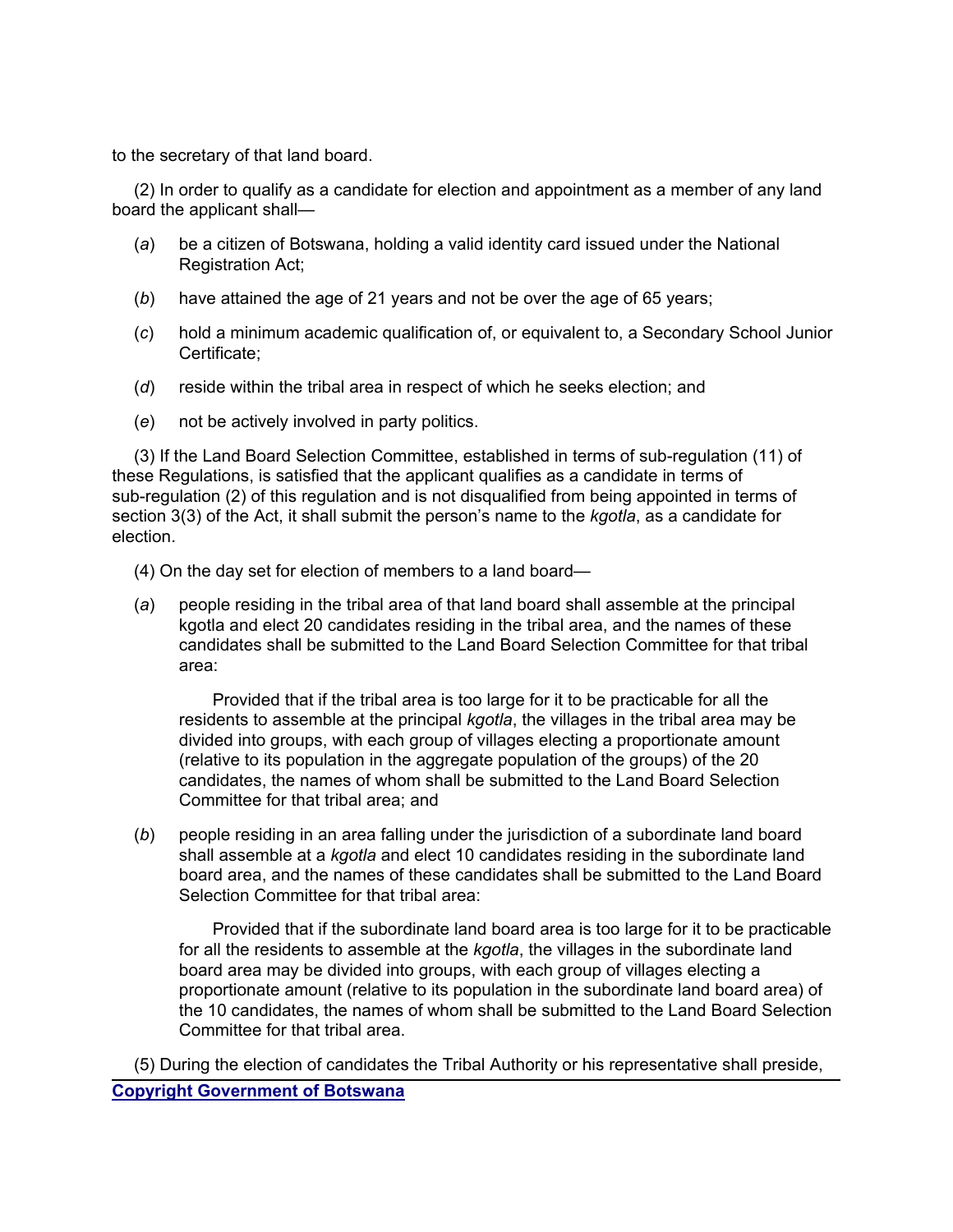assisted or guided by senior Government officers within the area.

 (6) A person shall not be entitled to vote for a candidate to a land board within a tribal area unless he—

- (*a*) is a citizen of Botswana;
- (*b*) holds a valid identity card issued under the National Registration Act;
- (*c*) has attained the age of 18 years; and
- (*d*) resides within the tribal area of that land board.

 (7) At the *kgotla* all the candidates shall first be introduced to the people and thereafter the people shall indicate their vote for a candidate by standing in a queue behind that candidate.

 (8) From the lists of candidates submitted, the Land Board Selection Committee shall select the most eligible members, from whom the Minister shall make appointments to the land board (in accordance with the number of members and period of office for that land board, as provided in the third column of the First Schedule to the Act) and in doing so shall endeavour to ensure that, so far as possible, all relevant parts of the tribal area, including subordinate land board areas, are represented on the land board.

 (9) The names of the candidates who have been elected but not appointed to the land board by the Minister shall be kept in the Ministry for the purposes of appointing—

- (*a*) under regulation 3(2)(*a*) of the land board (Subordinate Land Boards) Regulations, members to any subordinate land board within the land board area, from candidates, elected in terms of regulation 4(*b*) of this regulation, residing within the area of jurisdiction of that subordinate land board;
- (*b*) new members, should the office of any elected member to the land or subordinate land board become vacant; or
- (*c*) in the Minister's discretion, for appointing any other member of the land board or subordinate land board.

 (10) In making appointments the qualifications and experience of the candidate shall be taken into consideration.

 (11) There is hereby established, for each land board listed in the First Schedule to the Act, a Land Board Selection Committee for the corresponding tribal area, which shall be comprised of—

- (*a*) the appropriate District Commissioner, who shall be the chairperson;
- (*b*) the Land Board Secretary of the tribal area concerned, who shall be the secretary of the Land Board Selection Committee;
- (*c*) the Council Secretary of the District Council concerned;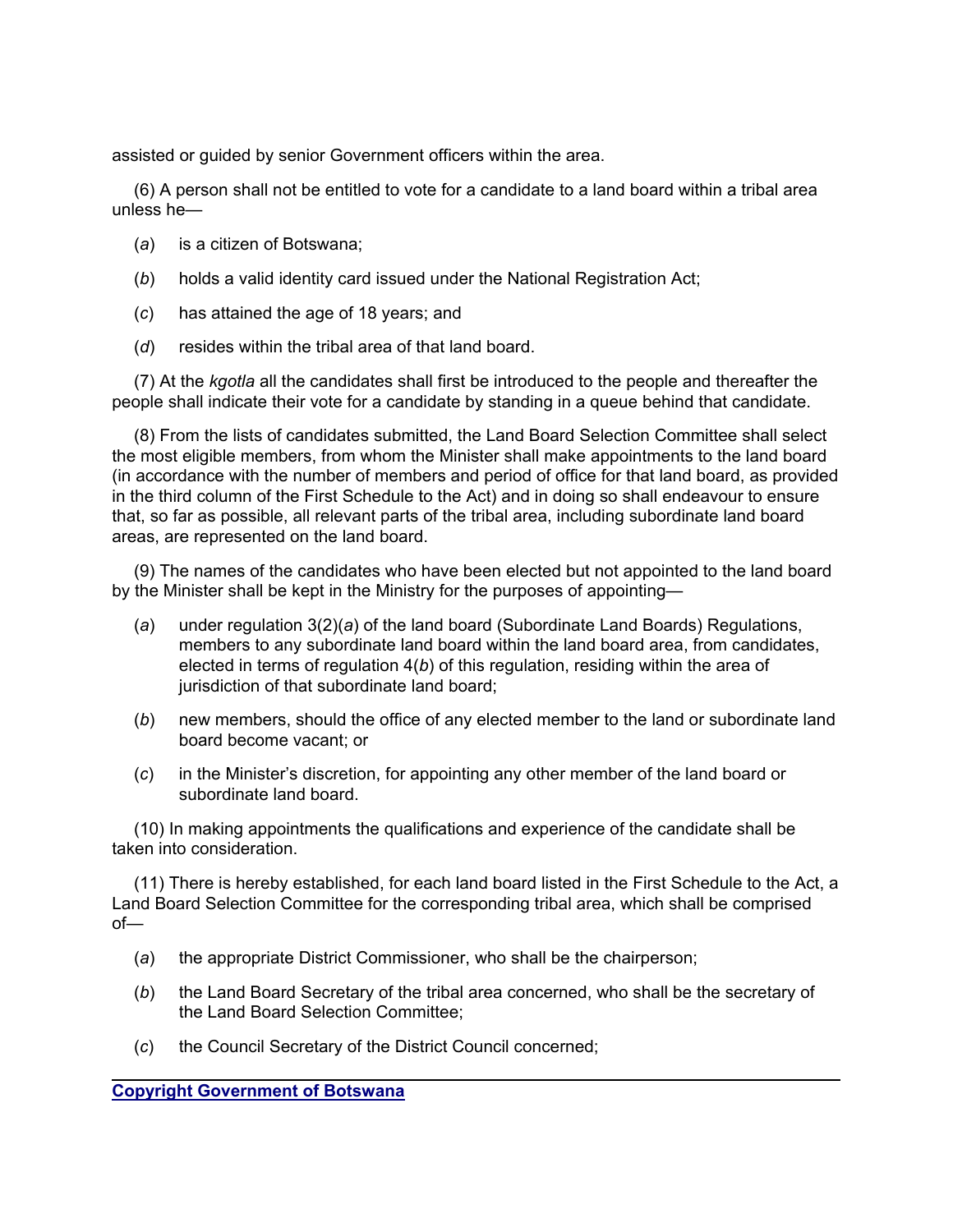- (*d*) the Chief or Sub-Chief of the tribal area concerned; and
- (*e*) a member appointed by the Minister.
- (12) The Land Board Selection Committee shall determine its own procedure.

#### **3. Chairman of land boards**

 (1) Every land board shall, at intervals of or of approximately 12 months, elect from among its members a member to be the chairman of the board and a deputy chairman who shall act as chairman of any meeting at which the chairman is absent.

 (2) The chairman and the deputy chairman of a land board shall hold office as such until the election of a new chairman or deputy chairman, as the case may be:

 Provided that the office of the chairman or of the deputy chairman of a land board shall immediately become vacant on:

- (i) his ceasing, for any reason, to be a member of the board;
- (ii) the submission to the board of his written resignation from office; or
- (iii) the passing at a meeting of the board, by the members of the board present, of a resolution of no confidence in him.

 (3) Notwithstanding subregulation (1), where the office of the chairman or deputy chairman of a land board becomes vacant, the board shall forthwith proceed to elect from among its members a member to be the new chairman of the board, or the new deputy chairman of the board, as the case may be.

 (4) Where the chairman of a land board is unable or not readily available to perform the functions of his office as such at any meeting of the board, and where the deputy chairman is also unable or not readily available to perform the functions of the chairman, the members present at the meeting shall elect one of themselves to act as chairman for the purpose of the meeting.

# **4. Duties of secretary**

 The records of a land board shall be kept be the secretary who shall record and preserve the minutes of all its proceedings, receive all applications and other documents addressed to the board, and conduct correspondence on behalf of the board.

#### **5. Consultation with district council**

 (1) Whenever it proposes to formulate or adopt a policy relating to its functions under the Act, a land board shall outline such proposed policy and enumerate any matters connected therewith on which it desires the views of the district council and cause the said policy and matters to be submitted in writing by the secretary to the district council, with a request to the district council to express its views thereon.

**Copyright Government of Botswana** (2) The district council shall consider the land board's proposal, and if it disagrees with it the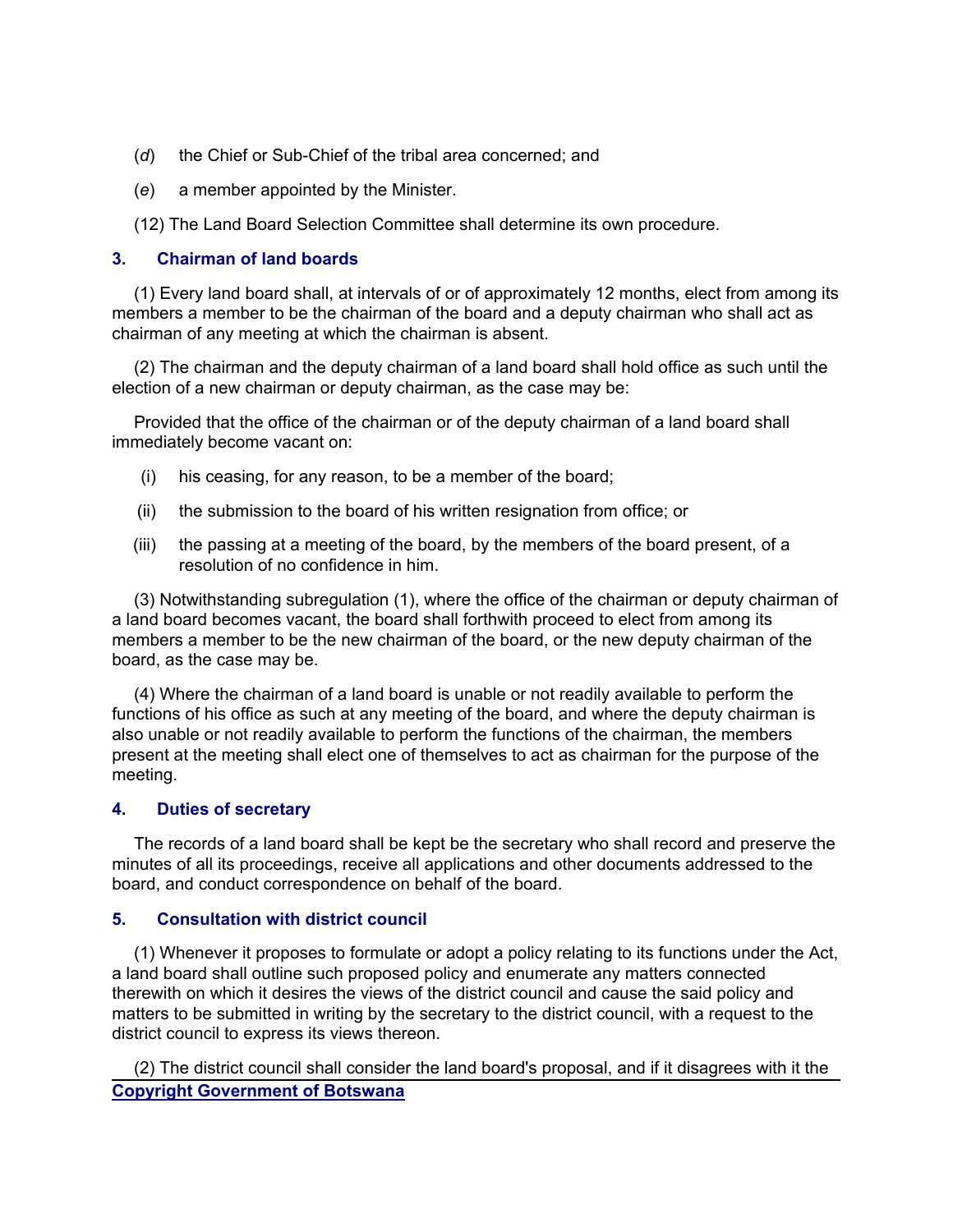council shall, within a period of six months from the date of receipt of such proposal, so inform the land board, giving the reasons for its disagreement in writing.

 (3) The land board shall not be obliged to accept the district council's opinion, but if it rejects it the land board shall inform the Minister of its decision, confirming that the district council was consulted, accurately reporting the council's disagreement and the reasons given therefor, and at the same time stating its own reasons for rejecting the council's opinion.

 (4) After due consideration of the report from the land board, the Minister may make such order in respect of the matter as he thinks fit, and the district council and the land board concerned shall comply with the Minister's order.

# **PART III** *Grant of Customary Land Rights* **(regs 6-17)**

# **6. Application for customary land rights**

 (1) An applicant for a customary law right to the use of land shall produce his national identity card, and furnish verbally or in writing to the secretary of the land board within whose area the land falls the following particulars which the secretary shall record—

- (*a*) the full name and postal address of the applicant;
- (*b*) whether the applicant is married and how many children he has;
- (*c*) the ward, if any, in which the land right is sought;
- (*d*) the nature of the right sought, e.g. for grazing, ploughing or building purposes;
- (*e*) the location, description and extent of the land affected;
- (*f*) the ward affiliations of the applicant; and
- (*g*) what other land rights the applicant possesses in the tribal territory concerned and in any other tribal territory or city or town.

 (2) An applicant may also produce to the secretary a letter from the head of the ward concerned or his local representative stating whether the granting of the right applied for will conflict with other people's land rights, or with present land use, which letter the secretary shall file.

#### **7. Procedure on receipt of application**

 (1) As soon as may be after receipt of an application for a customary land right the secretary shall—

- (*a*) notify the applicant of the date and place of the next meeting of the land board, not being less than 21 days after the said receipt, at which representations concerning the application will be heard;
- (*b*) post on a notice board open to public inspection at the land board's offices a notice of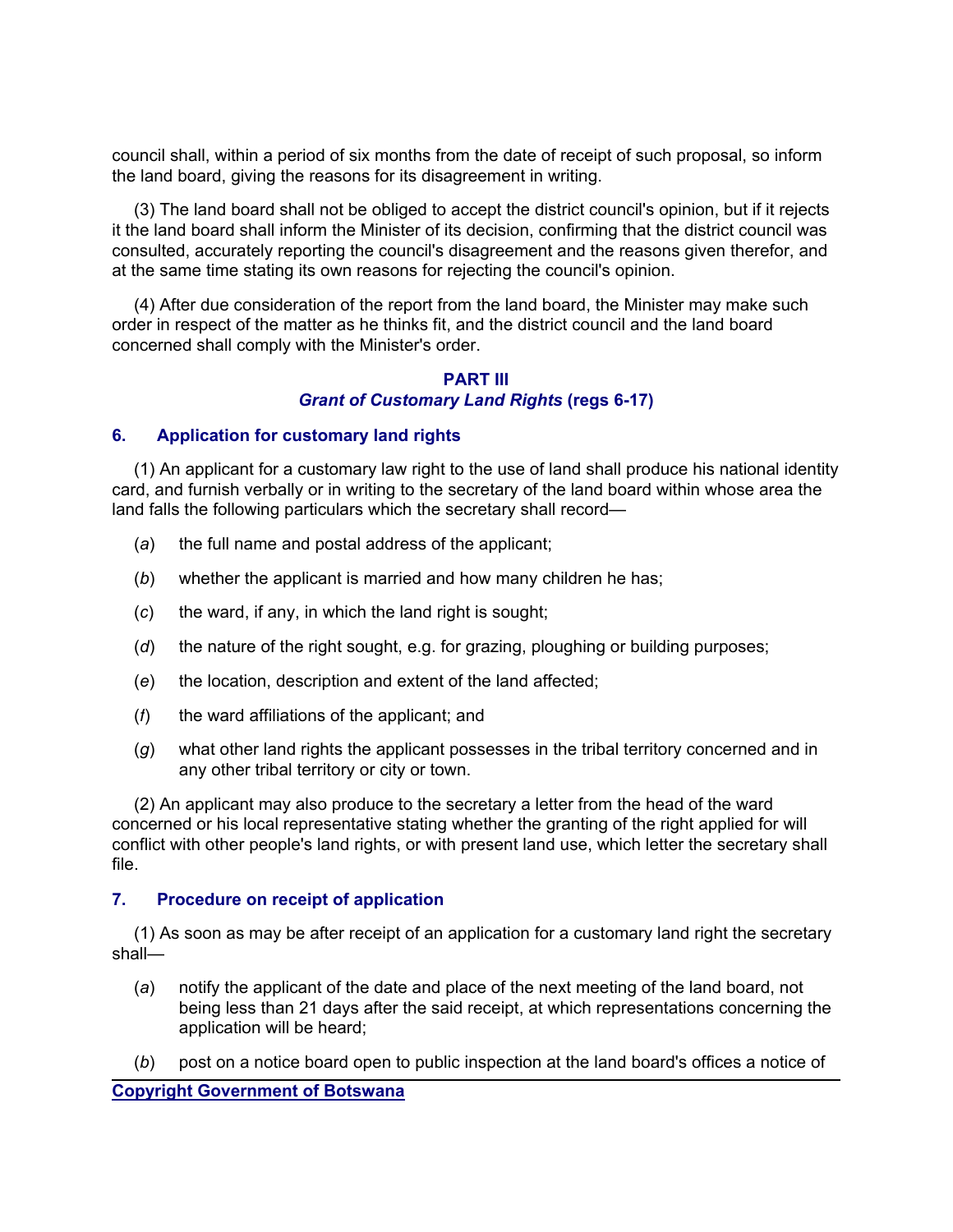such application giving details thereof and the date and place of the meeting at which representations concerning the application will be heard and calling upon any interested person who wishes to make such representations to appear at the said meeting; and

 (*c*) ascertain in the most expedient manner the attitude towards the application of the head of the ward concerned, or his local representative, if it has not already been communicated to him in writing.

 (2) Any meeting of the land board at which representations concerning an application for a customary land right are heard shall be held in public and any interested person shall be entitled to make representations concerning the application, the substance of which shall be recorded by the secretary.

 (3) For the purpose of resolving any dispute or difference arising from the representations submitted to it, or otherwise for the purpose of enabling it to decide upon an application, a land board shall have power to summon persons to give evidence before it.

 (4) Any person who without reasonable excuse fails to obey a summons under this regulation which has been served upon him shall be guilty of an offence and liable to a fine of P100 and to imprisonment for three months.

 (5) A land board shall have power, for the purpose of determining any application for a customary land right, to administer an oath or affirmation to any person appearing to give evidence before it.

 (6) No evidence shall be heard by a land board unless the applicant and any interested person whose name has been recorded as objecting to the application has been given notice of the meeting at which the evidence is heard.

 (7) The applicant and any interested person attending the meeting of the land board at which representations concerning the application are heard shall be entitled to call and question any witness.

# **8. Procedure before grant of customary land rights is made**

(1) The land board shall satisfy itself—

- (*a*) whether or not the applicant is a citizen of Botswana;
- (*b*) whether or not the land is subject to rights in favour of any person other than the applicant;
- (*c*) whether or not the land is available for the use proposed by the applicant;
- (*d*) whether or not the size of the land applied for and its location are suitable for the proposed use.

 (2) If it is proposed to make a grant of customary rights, a resolution to that effect, embodying any conditions which it is proposed to impose, shall be put to the land board and if such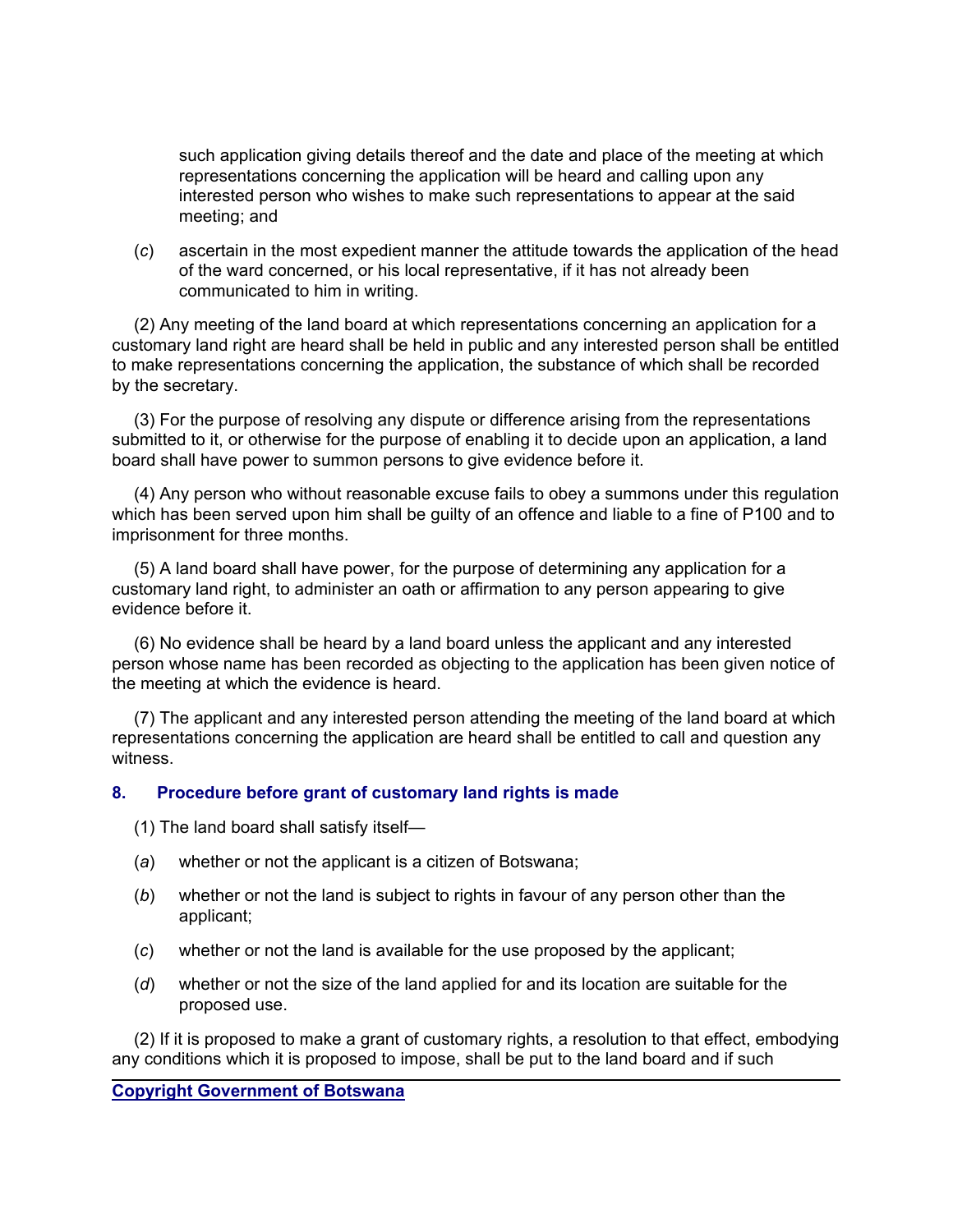resolution is passed it shall be recorded in the minutes of the meeting at which it was passed.

# **9. Decision of board to be communicated**

 The land board's decision on an application for a customary land right shall be communicated in writing to the applicant by the secretary by registered post, and shall be posted by the secretary on a notice board open to public inspection at the land board's offices, as soon as the land board has made its decision.

# **10. Demarcation of land over which customary rights are granted**

 (1) With the object of avoiding disputes arising from imprecise or conflicting grants, it shall be the duty of a land board in making a grant of customary rights in respect of a piece of land which is not defined by a diagram to describe it in the certificate of grant by reference to permanent and ascertainable boundary points or boundaries whenever possible, and whenever possible to attach a sketch plan.

 (2) For the purposes of fixing boundary points not otherwise readily ascertainable it shall be the duty of the grantee within six weeks of the issue to him of a certificate of grant to demarcate the land in respect of which customary rights have been granted to him in such a manner as the land board may direct.

 (3) Any grantee who fails to demarcate land in respect of which customary rights have been granted to him in the manner directed by the land board within the period prescribed in subregulation (2) or who fails to maintain any mark which has been established to demarcate such land shall forfeit his rights to such land, and any person who without reasonable excuse damages, destroys, moves or otherwise interferes with any mark established by or under the direction of a land board to demarcate land, shall be guilty of an offence and liable to a fine of P100 and to imprisonment for three months.

 (4) Before a certificate of grant of customary land rights is issued, it shall be the duty of the land board to ensure that the boundaries of the area of land concerned are pointed out to the grantee by a person designated by it for the purpose in the presence of the head of the ward or of two responsible heads of family, and such pointing out shall be recorded in the certificate of grant.

# **11. Certificate of grant of customary land right**

 A certificate of grant of any customary right to the use of land issued by a land board shall specify whatever conditions the land board with the approval of the Minister imposes, shall be signed by the chairman or the secretary, and shall be in Form I set out in the First Schedule.

#### **12. Notice of appeal against decision on application**

 (1) Any aggrieved person wishing to appeal against the decision of a land board on an application for a grant of customary rights to the use of land do so by lodging notice of appeal with the Minister.

(2) Such notice of appeal shall state—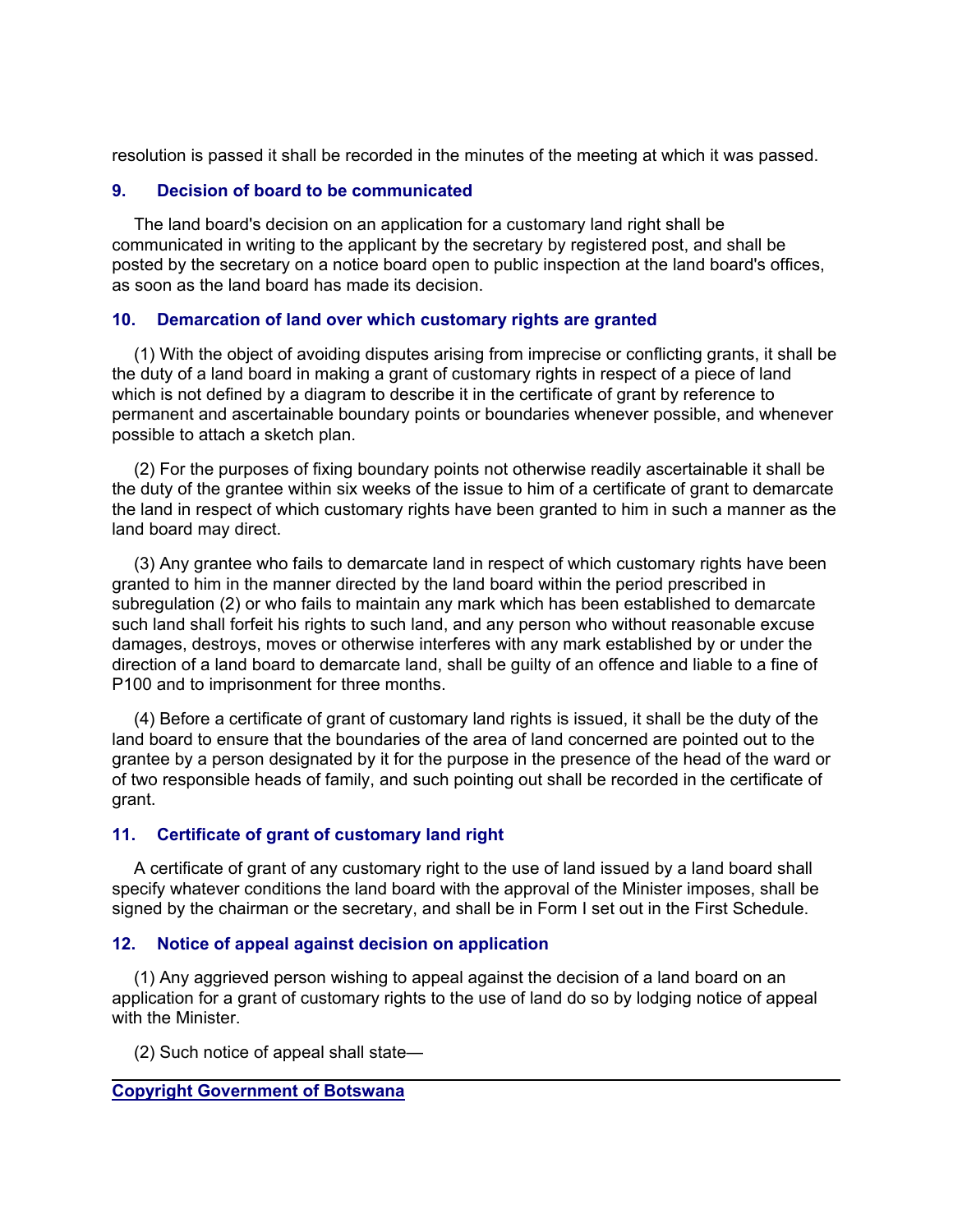- (*a*) the date on which it was lodged;
- (*b*) the appellant's name and postal address;
- (*c*) full particulars of the decision appealed against, the name of the land board which gave the decision and its date;
- (*d*) what the appellant's interest in the matter is;
- (*e*) the concise grounds on which he appeals; and
- (*f*) the date on which he became aware of the decision appealed against.

 (3) Where an appellant requires assistance in formulating or lodging an appeal, he may seek such assistance from the district commissioner of the area concerned, and the district commissioner may thereupon, personally or by an administrative officer, render such assistance and forward the notice of appeal to the Minister within 30 days of being asked for such assistance, with a copy to the land board concerned.

 (4) Where the appellant is not the applicant, a copy of the notice of appeal shall at the same time be served on the applicant.

# **13. Reasons for decision to be furnished**

 (1) On receipt of a notice of appeal the land board shall furnish the Minister with the reasons for its decision and shall serve a copy of such reasons on the appellant.

 (2) Within 30 days after receipt of the land board's reasons the appellant, assisted if necessary as provided in regulation 12(3), shall be entitled to supplement or amend his grounds of appeal by notice served on the Minister, the land board, and, if the appellant was not the applicant, the applicant.

# **14. Allowance of appeal against grant of customary rights**

 (1) If the Minister, on consideration of an appeal against a decision of a land board to grant customary rights to use land allows such appeal and sets aside or varies the grant, the secretary of the land board on receipt of the Minister's decision shall immediately note such setting aside or variation on the duplicate copy of the certificate of grant kept in terms of section 16(2) and require the grantee by notice served on him to return the original certificate to the land board to enable it to be cancelled, endorsed or replaced in accordance with the Minister's decision.

 (2) If the grantee fails without reasonable excuse to return the original certificate to the land board within 30 days of receipt of notice to do so, he shall be guilty of an offence and liable to a fine of P100 and to imprisonment for three months.

# **15. Procedure before cancellation of customary land rights**

(1) A land board shall in no case cancel the grant of any customary right to use land—

**Copyright Government of Botswana** (*a*) without the consent of the holder of the grant unless it has first notified the said holder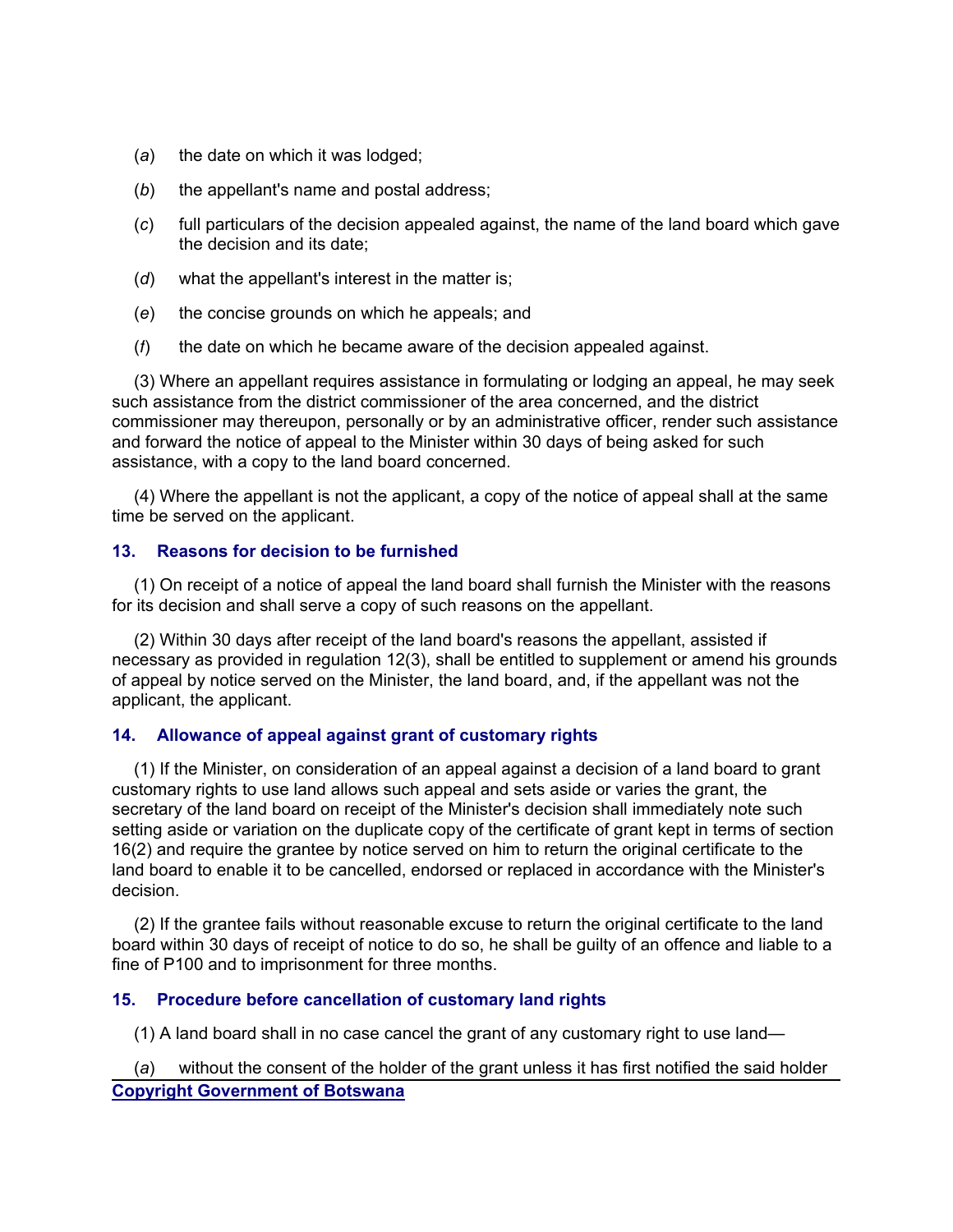in writing of the grounds on which it proposes to cancel the grant and has allowed him not less than 35 days within which to show cause why the grant should not be cancelled or unless it is satisfied for reasons stated in its minutes that it is impossible to notify the holder of the proposed cancellation;

(*b*) without having ascertained the opinion, if any, of the head of the ward.

 (2) Any decision of a land board to cancel the grant of any customary right to use land shall, as soon as it is made, be posted by the secretary on a notice board open to public inspection at the board's offices, and unless the land board is satisfied for reasons stated in its minutes that it is impossible to notify the holder of the right, be communicated to him in writing by registered post.

# **16. Notice of appeal against decision to cancel**

 (1) Any aggrieved person wishing to appeal against a decision of a land board to cancel customary rights to the use of land shall do so by lodging notice of appeal with the Minister, at the same time serving a copy of the notice on the land board concerned.

- (2) Such notice of appeal shall state—
- (*a*) the date on which it was lodged;
- (*b*) the appellant's name and postal address;
- (*c*) full particulars of the rights which were cancelled;
- (*c*) the location and extent of the land concerned;
- (*e*) on what date, by whom and to whom the rights were granted;
- (*f*) the name of the land board which cancelled them and the date of its decision;
- (*g*) the date on which the appellant became aware of such decision; and
- (*h*) the concise grounds on which he appeals.

 (3)The district commissioner of the area concerned may, where his assistance is required, personally or by an administrative officer, assist the appellant in framing the notice of appeal and forwarding it to the Minister, within 30 days of being asked for such assistance, with a copy to the land board concerned.

# **17. Reasons for decision to cancel to be furnished**

 (1) On receipt of a notice of appeal the land board shall furnish the Minister with the reasons for its decision and shall serve a copy of such reasons on the appellant.

 (2) Within 30 days after receipt of the land board's reasons the appellant, assisted if necessary as provided in regulation 16(3), shall be entitled to supplement or amend his grounds of appeal by notice served on the Minister and the land board.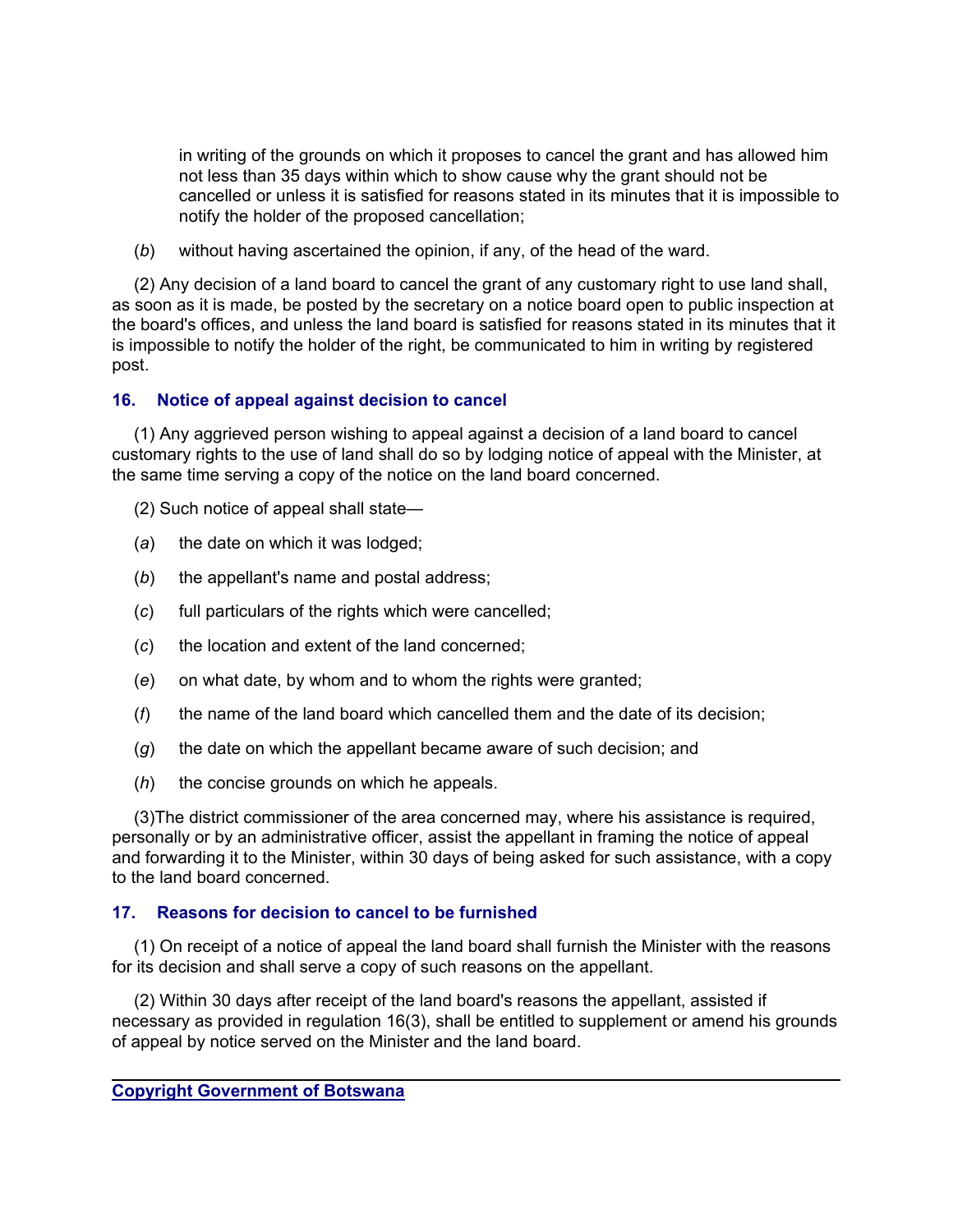# **PART IV**

# *Grant of Common Law Land Rights and of Customary Rights under section 33* **(regs 18-30)**

# **18. Application for common law land rights under section 23**

 (1) Before entering, under the provisions of section 23 of the Act, into any lease for agricultural or horticultural purposes to a person other than a citizen of Botswana or the Government of Botswana a land board shall inform the Minister in writing of—

- (*a*) the name, postal address, age and sex of the applicant for the lease;
- (*b*) the citizenship of the applicant;
- (*c*) the applicant's marital status, and the name of the applicant's spouse, if any;
- (*d*) the ward in which the lease is sought;
- (*e*) the location and extent of land concerned, with a clear description of its boundaries; and
- (*f*) full particulars of the lease applied for and the proposed terms and conditions thereof, including the rent.

 (2) Without the prior consent of the Minister a land board shall not enter into a lease of the type referred to in subregulation (1).

# **19. Application for common law land rights under section 24**

 (1) An application for a common law right to land under section 24 of the Act shall be addressed to the secretary and shall specify—

- (*a*) the name, postal address, age and sex of the applicant;
- (*b*) the citizenship of the applicant;
- (*c*) the applicant's marital status, and the name of the applicant's spouse, if any;
- (*d*) the full particulars of the right sought;
- (*e*) the location, description and extent of the land concerned,

and the applicant shall attach to the application the form of agreement which he seeks and a sketch plan of the land concerned.

 (2) Applicants shall also be required to produce their national identity cards in the case of citizens, or in the case of non-citizens their passports, residence permits and, in the case of companies, their certificates of incorporation.

# **20. Consideration of application under section 24**

**Copyright Government of Botswana** (1) On receipt of an application for a grant of land under section 24 of the Act a land board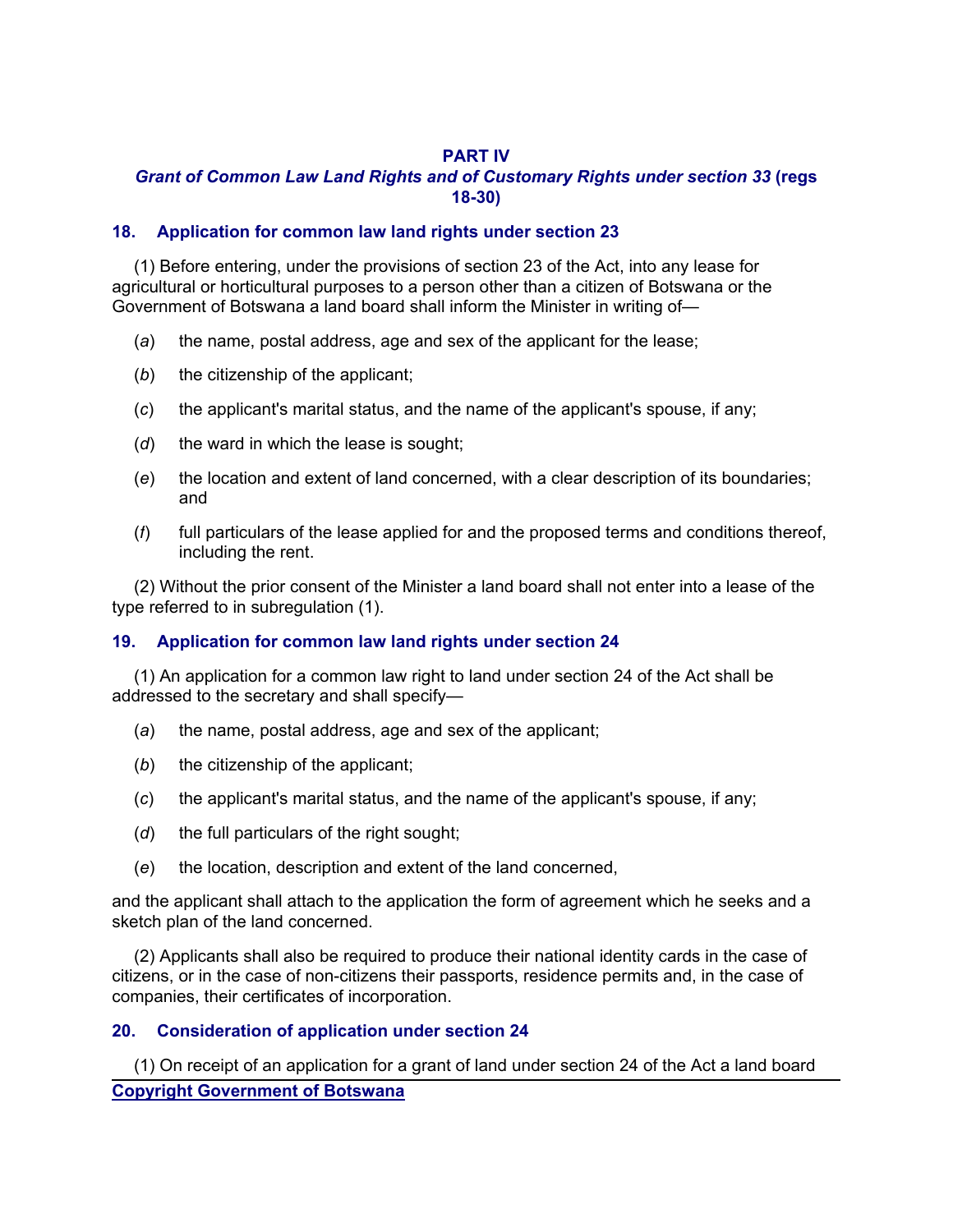shall consider whether and, if so, on what terms and conditions, including the appropriate consideration to be paid by the applicant, it is disposed to grant the land applied for.

 (2) If, in the case of an applicant who is not a citizen of Botswana, the land board is disposed to grant the land applied for by way of lease, it shall submit to the Minister the application and a draft agreement of grant including the proposed terms and conditions together with the sketch plan submitted to it by the applicant.

 (3) When submitting the draft agreement of grant as provided in subregulation (2), the land board, having examined the register kept under section 16(2) of the Act, shall certify whether or not customary rights in respect of the land concerned subsist and shall state whether or not the owner of such rights has been informed of the proposed agreement and has consented to it and whether or not the proposed grant will in any way affect such rights.

 (4) As long as customary rights in respect of a piece of land subsist no grant of that land shall be made which would conflict with such right without the consent of their owner.

 (5) If the land board decides to make the grant, and, in the case of an applicant who is not a citizen of Botswana, the Minister consents to the proposed grant, the land board shall inform the applicant that it proposes to execute an agreement in his favour, shall supply him with five copies of the proposed agreement and shall request him, if he accepts the proposed agreement, to sign and return to the land board all five copies thereof.

 (6) If the applicant accepts the proposed agreement and returns all five copies duly signed, the chairman or secretary of the land board, if duly authorized thereto by resolution of the land board, shall thereupon execute the five copies of the agreement, with a sketch plan attached thereto, granting the land concerned to the applicant.

(7) On execution of the agreement the land board shall—

- (*a*) retain one signed copy;
- (*b*) transmit a further signed copy to the applicant; and
- (*c*) transmit the remaining three copies to the Director of Surveys and Lands who shall deposit two copies in safe custody for issue to the applicant in the event of registration under regulation 21.

 (8) If the land board decides not to grant the land applied for or if in the case of a proposed grant referred to in subregulation (2) the Minister withholds his consent, the land board shall inform the applicant accordingly.

#### **21. Registration of grant under section 24**

 (1) If a land board requires that a grant should be registered under section 24(5) of the Act, then the board shall serve notice on the grantee in Form 2 set out in the First Schedule.

 (2) If the grantee wishes to register the grant or if he is served with a notice under subregulation (1), he shall at his own expense obtain a diagram or plan of the land concerned certified by the Director of Surveys and Lands that the diagram or plan properly represents the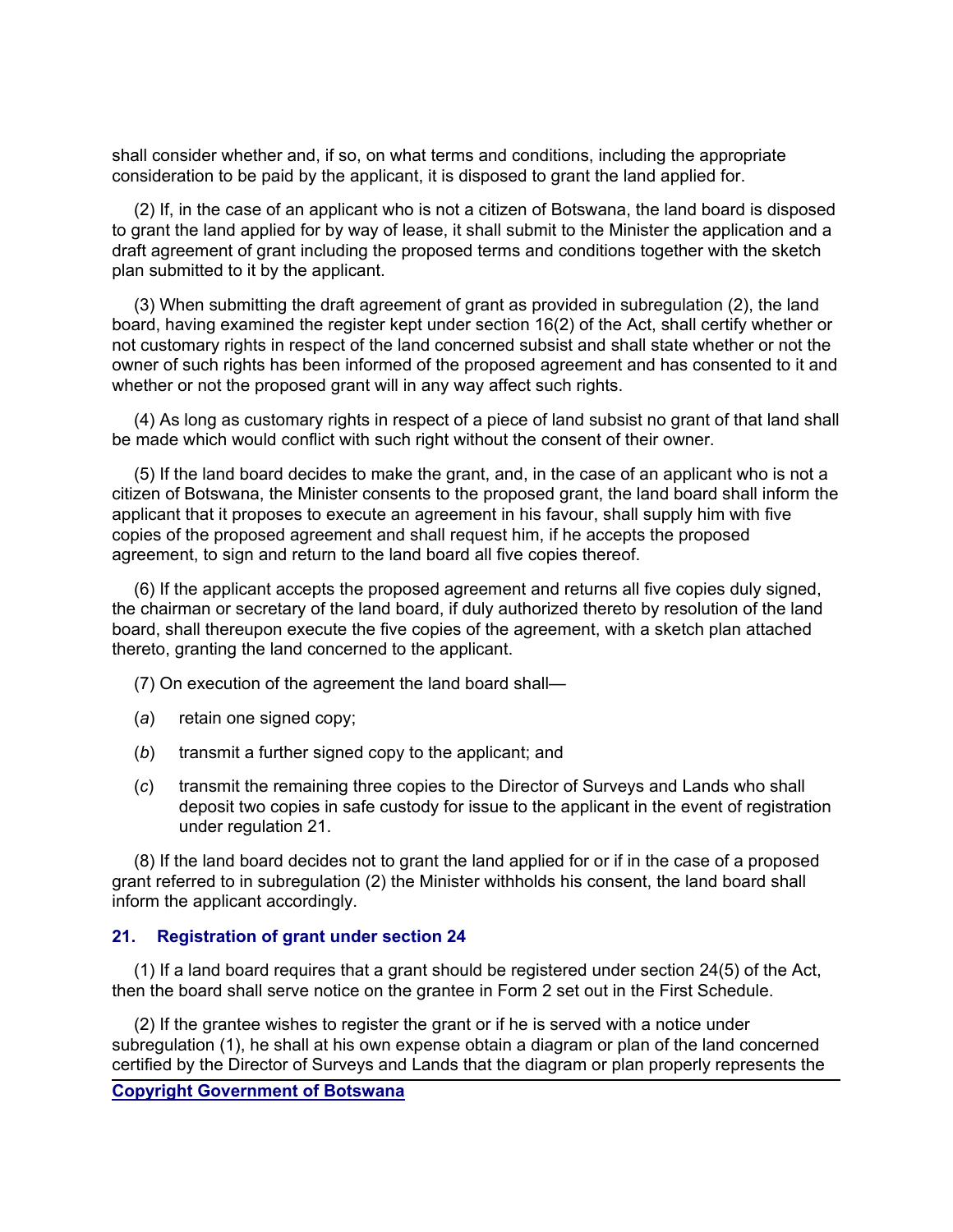land subject to the grant.

 (3) On receipt of the diagram or plan certified in terms of subregulation (2) the grantee shall obtain from the Director of Surveys and Lands the two signed copies of the agreement deposited in terms of regulation 20(7) and shall submit such copies, together with the certified diagram or plan and the prescribed fee, by registered post or in person to the Registrar of Deeds who shall register the agreement and return one copy of each of the aforementioned documents to the grantee by registered post.

 (4) The Registrar of Deeds shall notify the Director of Surveys and Lands and the secretary of the land board concerned of any grant registered in terms of this regulation.

# **22. Form of grant under section 24**

 An agreement for the grant of a lease in accordance with section 24 shall be in such form as the Minister may approve.

# **23. Appeal against refusal of consent under section 38**

 (1) Within a period of three months from the date on which he became aware of the decision of a land board not to grant its consent under the provisions of section 38, any person aggrieved thereby may appeal to the Minister by serving on him a notice of appeal in which he shall state—

- (*a*) his name and postal address;
- (*b*) the name of the land board which decided not to grant its consent and the date of its decision;
- (*c*) full particulars of the transaction to which the land board decided not to grant its consent;
- (*d*) full particulars of the rights which it was proposed to transfer and the location and extent of the land over which such rights had been granted;
- (*e*) full particulars of the appellant's interest in the transaction and his rights, if any, in respect of the land concerned; and
- (*f*) the date on which he became aware of the land board's decision.

 (2) The appellant shall at the same time serve a copy of the notice of appeal on the land board.

 (3) Within 14 days after receipt of the notice of appeal the land board shall furnish the Minister with the reason for its refusal and shall serve a copy of such reason on the appellant.

 (4) Within 14 days after receipt of the land board's reasons the appellant shall be entitled to supplement or amend his grounds of appeal by notice on the Minister and the land board.

# **24. Applications under section 27**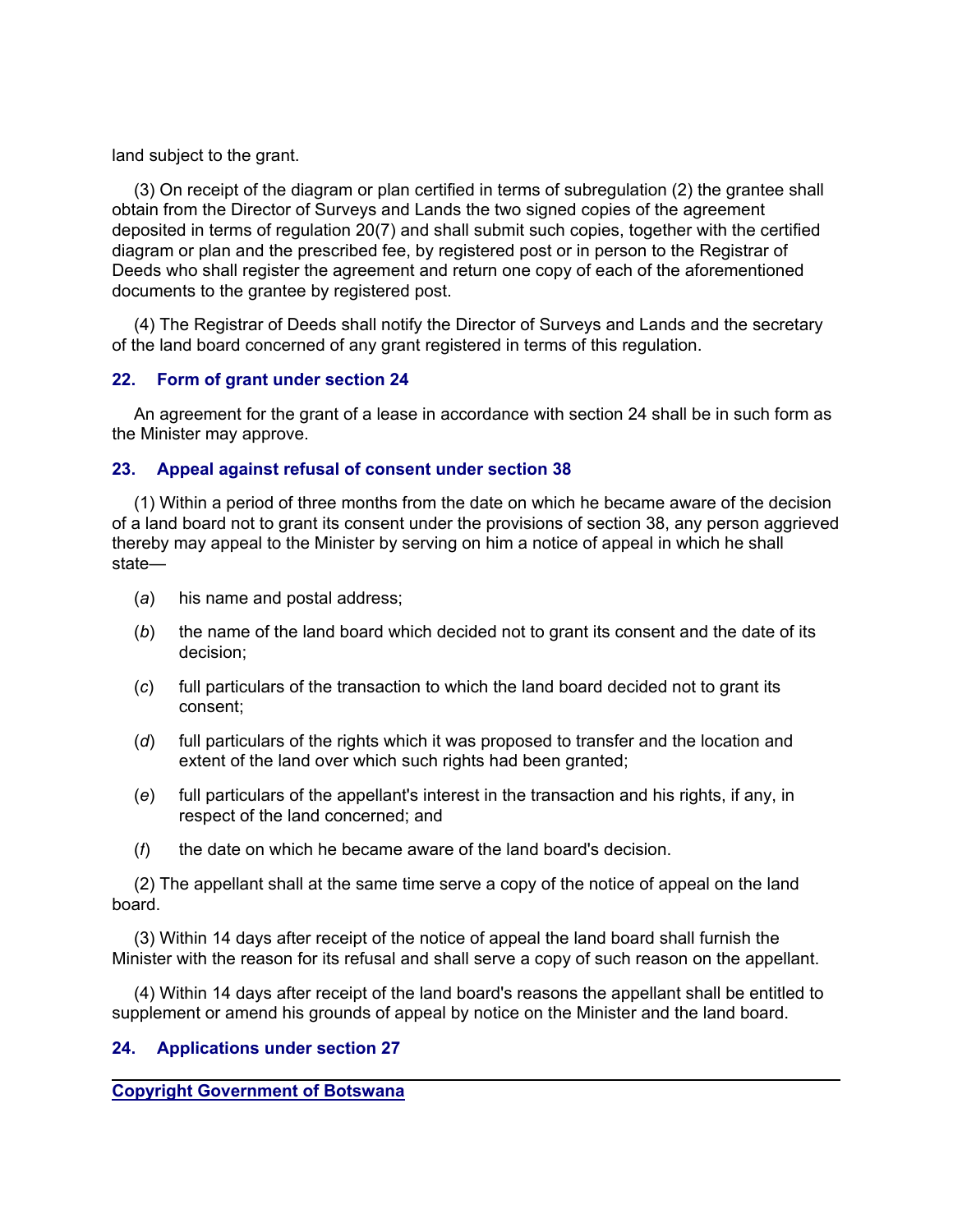An application under section 27 of the Act by the grantee of any land under the provisions of Part IV of the Act for authority to change the user of any land shall specify-

- (*a*) the name, postal address, age and sex of the applicant;
- (*b*) the marital status of the applicant, and the name of the applicant's spouse, if any;
- (*c*) the location, description and extent of the land granted to the applicant;
- (*d*) particulars of the right granted to the applicant and the date of the grant;
- (*e*) full particulars of the proposed change of user and the land to be affected thereby,

and shall be accompanied by the registered grant issued to the applicant.

# **25. Consideration of application under section 27**

 (1) On receipt of an application under section 27 of the Act a land board shall consider whether and, if so, on what terms and conditions, it is disposed to allow the application.

 (2) If the land board is disposed to allow the application, it shall submit to the Minister for his consideration—

- (*a*) in the case of an application to change the user of land leased under section 23 of the Act, the application, the existing lease and a draft amendment thereto to reflect the changed user;
- (*b*) in the case of an application to change the user of land granted under section 24 of the Act, the application, the existing agreement of grant and a draft endorsement thereto to reflect the changed user.

 (3) When submitting the aforementioned documents to the Minister, the land board, having examined the register kept under section 16(2) of the Act shall certify to him whether or not customary rights in respect of the land concerned subsist in favour of any third person and shall state whether or not such person has been informed of the proposed amendment or endorsement, and has consented to it and whether or not the proposed amendment or endorsement will in any way affect such rights.

 (4) If, in the case of an application made by someone other than a citizen of Botswana or the Government of Botswana to change the user of land to agricultural or horticultural purposes, the Minister consents, and if in any case the land board has considered the Minister's comments and is satisfied that its proposed amendment or endorsement is in order, the land board shall inform the applicant that it proposes to execute an amendment or endorsement, as the case may be, in his favour, and shall in a case referred to in subregulation (2)(*b*) request him, if he accepts the endorsement, to sign and return it in quintuplicate to the land board.

 (5) If the applicant accepts the proposed amendment or endorsement the chairman or secretary of the land board, if duly authorized thereto by resolution of the land board, shall thereupon execute the said amendment or endorsement.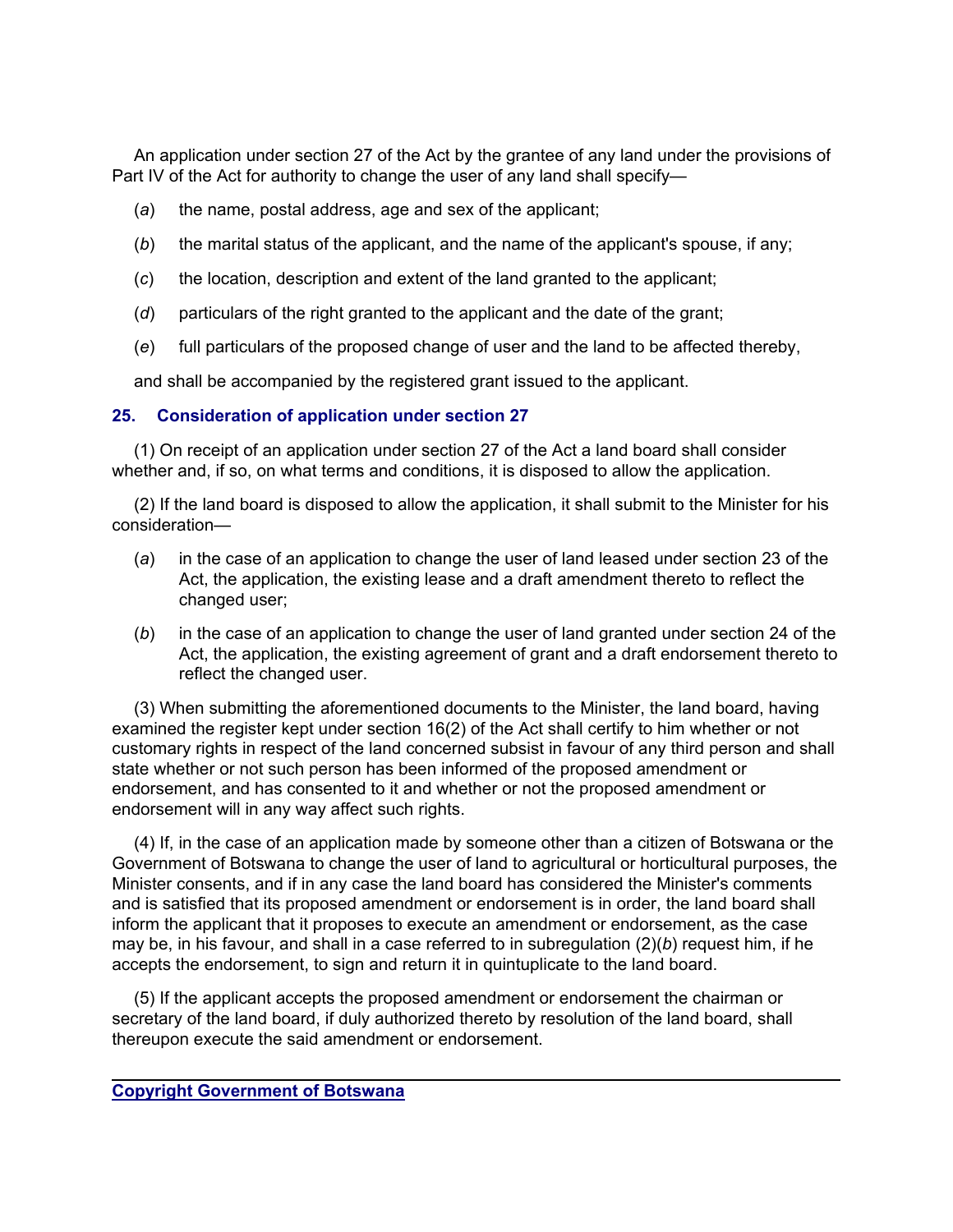(6) Three copies of every such amendment or endorsement shall be transmitted by the land board to the Director of Surveys and Lands who shall deposit two copies thereof in safe custody for issue to the applicant in the event of registration.

 (7) If the land board decides to refuse the application or if, in the case of an application made by someone other than a citizen of Botswana or the Government of Botswana to change the user of land to agricultural or horticultural purposes, the Minister withholds his consent, the land board shall notify the applicant by registered post that his application is refused.

# **26. Registration of endorsement in pursuance of section 27**

 (1) Where an application referred to in regulation 25(2)(*b*) has been allowed and the relevant endorsement has been executed on behalf of the land board, the land board shall deliver one executed copy of the endorsement to the applicant.

 (2) If the endorsement refers to a grant which has been registered in the Deeds Registry, the applicant shall obtain from the Director of Surveys and Lands the two signed copies of the agreement deposited in terms of regulation 20(7) and shall tender both such copies to the Registrar of Deeds, together with the fee prescribed in the Deeds Registry Regulations, and his copy of the registered grant.

 (3) On receipt of the documents specified in subregulation (2) the Registrar shall register the endorsement and return one copy thereof, together with the applicant's copy of the grant to the applicant by registered post.

#### **27. Appeal against refusal under section 27**

 (1) Within six weeks of receipt of notification given in terms of regulation 25(7) of the refusal of his application an applicant under section 27 of the Act may appeal to the Minister by serving on him a notice of appeal in which he shall state—

- (*a*) his name and postal address;
- (*b*) full particulars of his application;
- (*c*) the location and extent of the land concerned;
- (*d*) what his rights in respect of the land are;
- (*e*) the name of the land board which refused the application and the date of its decision; and
- (*f*) the date on which he received notification of the refusal.

 (2) The appellant shall at the same time serve a copy of the notice of appeal on the land board.

 (3) Within 14 days after receipt of the notice of appeal the land board shall furnish the Minister with the reasons for its refusal and shall serve a copy of such reasons on the appellant.

**Copyright Government of Botswana** (4) Within 14 days after receipt of the land board's reasons the appellant shall be entitled to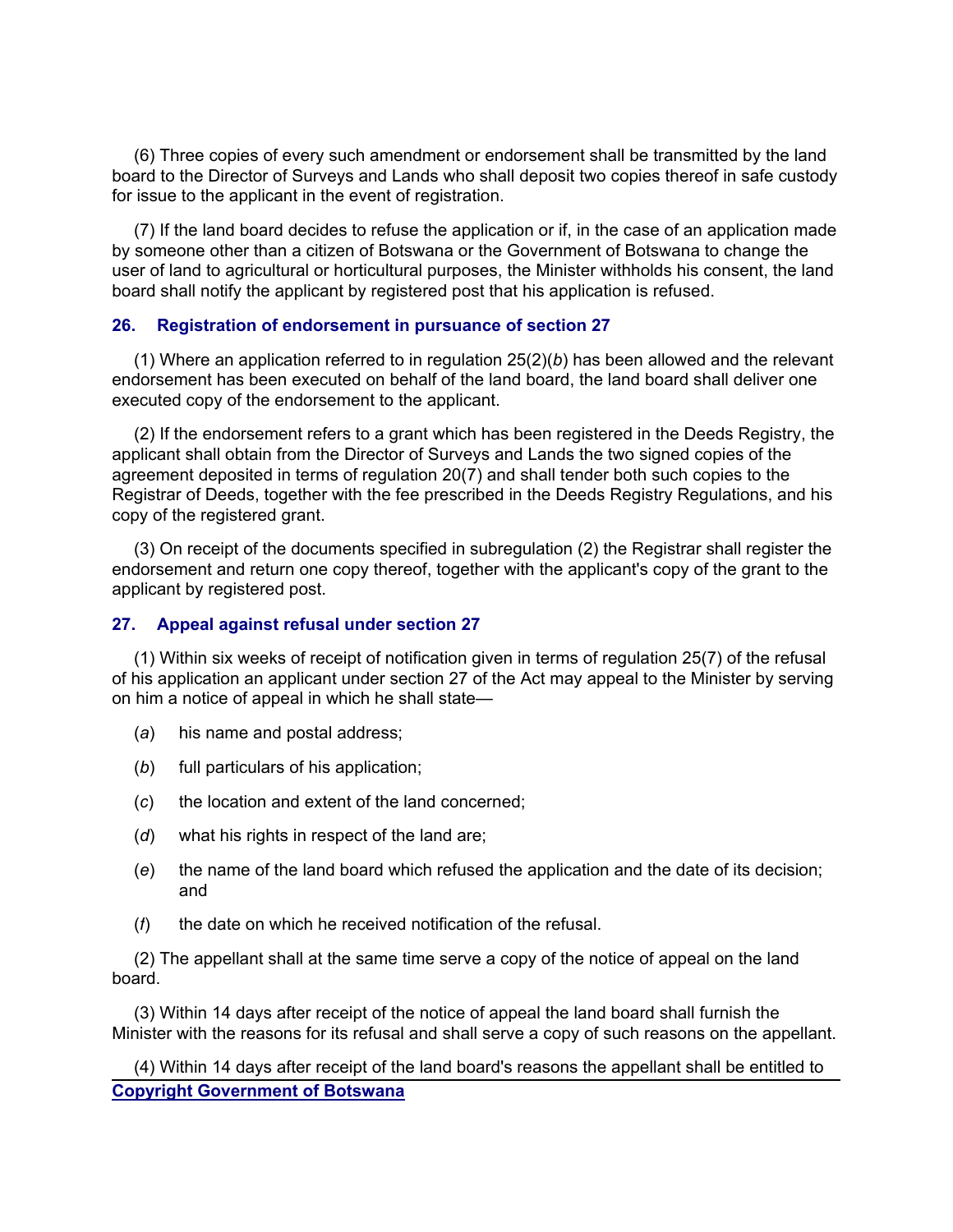supplement or amend his grounds of appeal by notice served on the Minister and the land board.

# **28. Service on Registrar of Deeds of certain orders obtained under section 28**

 (1) Whenever the secretary of a land board obtains, under the provisions of section 28 of the Act, an order of court having the effect of cancelling or rescinding a grant registered in the Deeds Registry, he shall cause such order to be served, within 14 days after it was made, upon the Regisrar of Deeds who, when satisfied that there will be no appeal in the matter or that there has been a final determination thereof, shall amend his registers in accordance with such order or determination.

 (2) Where an order is obtained in respect of a grant which has not been registered, the secretary of the land board concerned shall notify the Minister and the Director of Surveys and Lands who shall endorse their copies of the grant accordingly.

# **29. Registration of grant executed under section 32**

 Where a land board decides to grant land to the State under the provisions of section 32 of the Act, the procedure for registration shall be as for a grant made under section 24 of the Act.

# **30. Grant of customary rights under section 33**

 (1) Whenever a land board in accordance with section 33 of the Act grants under Part III of the Act customary rights to use land, the provisions of regulations 8, 10 and 11 shall *mutatis mutandis* apply.

 (2) Before executing in favour of the occupier of land granted to the State a certificate of grant of customary rights in respect of other land, the land board shall require the said occupier to surrender any certificate of grant made in his favour in respect of the first mentioned land and shall cause the fact and date of the supersession of such certificate to be endorsed on it and on the duplicate kept in terms of section 16(2) of the Act.

# **PART V** *Treasurer and Audit* **(regs 31-34)**

# **31. Treasurer of land board**

 A land board may with the consent of the district council engage as its treasurer the treasurer of the district council at a rate of remuneration to be agreed between the land board and the treasurer subject to the approval of the Minister.

#### **32. Accounts and audit**

 (1) Every land board shall cause true accounts to be kept in accordance with such instructions as may from time to time be issued by the Minister.

 (2) Within three months from the end of each financial year, every Land Board shall cause its accounts for the preceding financial year to be balanced and an annual statement or abstract of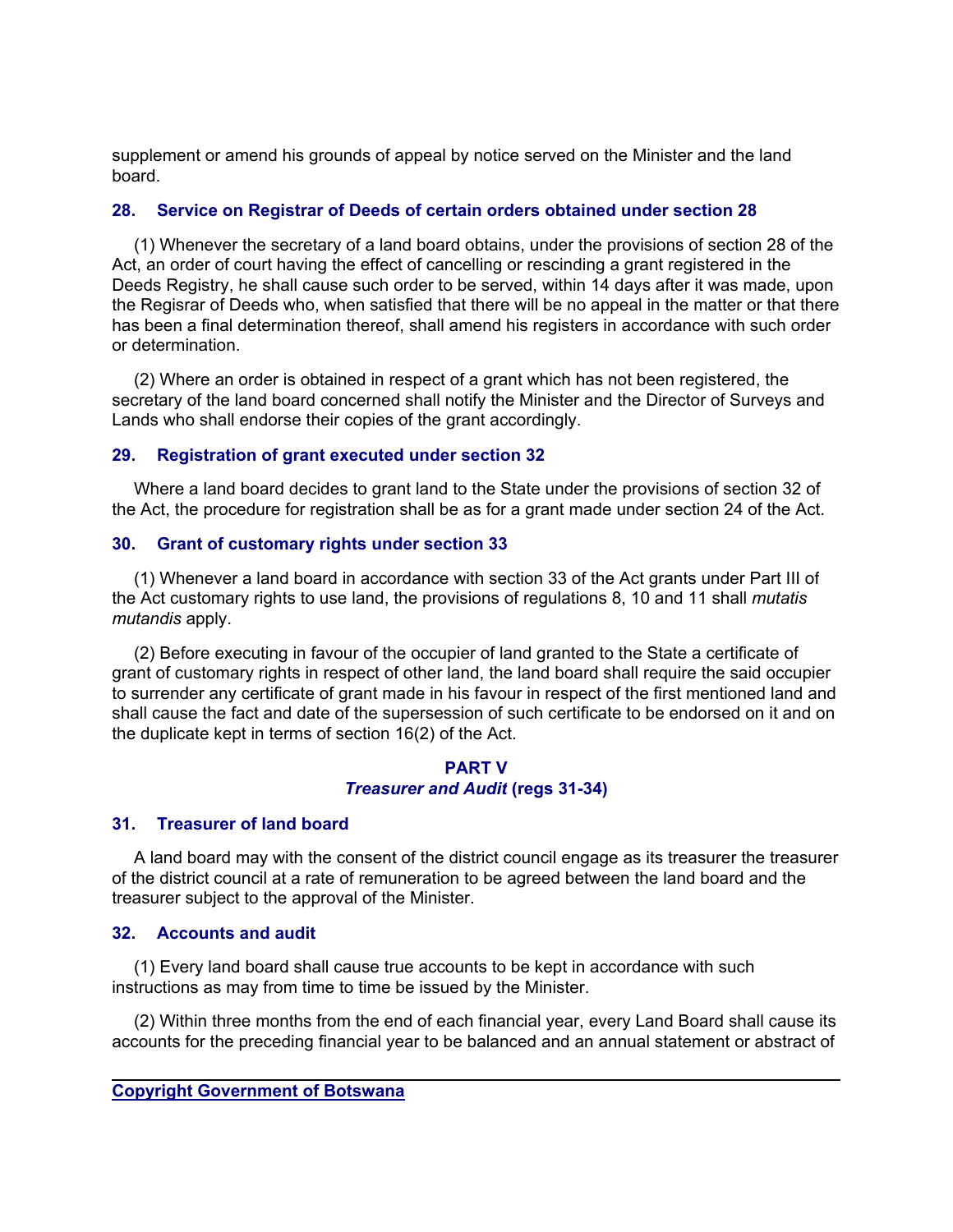such accounts to be prepared and presented to the Auditor-General.

 (3) Such accounts with all books, vouchers and papers relating thereto, with a copy of such annual statement or abstract shall be audited by the Auditor-General, who shall carry out his duties in accordance with the provisions of section 124(2) of the Constitution of Botswana and section 38 of the Finance and Audit Act.

 (4) The Auditor-General shall complete the audit of accounts within twelve months of their submission to him.

- (5) The Auditor-General's report and the audited statement shall be submitted to the—
- (i) Minister;
- (ii) Minister responsible for finance and development planning: and
- (iii) Chief Executive Officer, who shall cause the report and the audited statement to be tabled before the Land Board.

 (6) Every land board shall permit the Board Secretary to check any cash and verify the existence of any assets in its possession and to have access to all its accounts and all books, vouchers and papers relating thereto.

# **33. Disallowance and surcharge**

 (1) The Board Secretary may make objection in writing to any item of expenditure, and shall report such objection to the Permanent Secretary.

 (2) The Board Secretary shall disallow any such item of expenditure or any part of such item on the ground that the expenditure is wrongful or unreasonable or on any other ground, and the Board Secretary may by order in writing surcharge any person as the person responsible for the payment of any such item having been made.

 (3) If it appears to the Board Secretary that any failure to collect money due or any loss of money or damage to the property of a land board has occurred through the wilful or negligent or wrongful act of any member or employee of the land board, he shall by order in writing surcharge the amount thereof on any member or employee who, in the opinion of the Board Secretary, is so responsible.

 (4) On ordering such surcharge, the Board Secretary shall forthwith report in writing to the Permanent Secretary the details thereof, and the Permanent Secretary may confirm the surcharge or remit all or any portion thereof as he may deem fit.

 (5) Any sum so surcharged on any person shall be deemed to be a debt due to the land board.

# **34. Financial year**

 The financial year of every land board shall extend from the first day of April to the 31st day of March, in every year.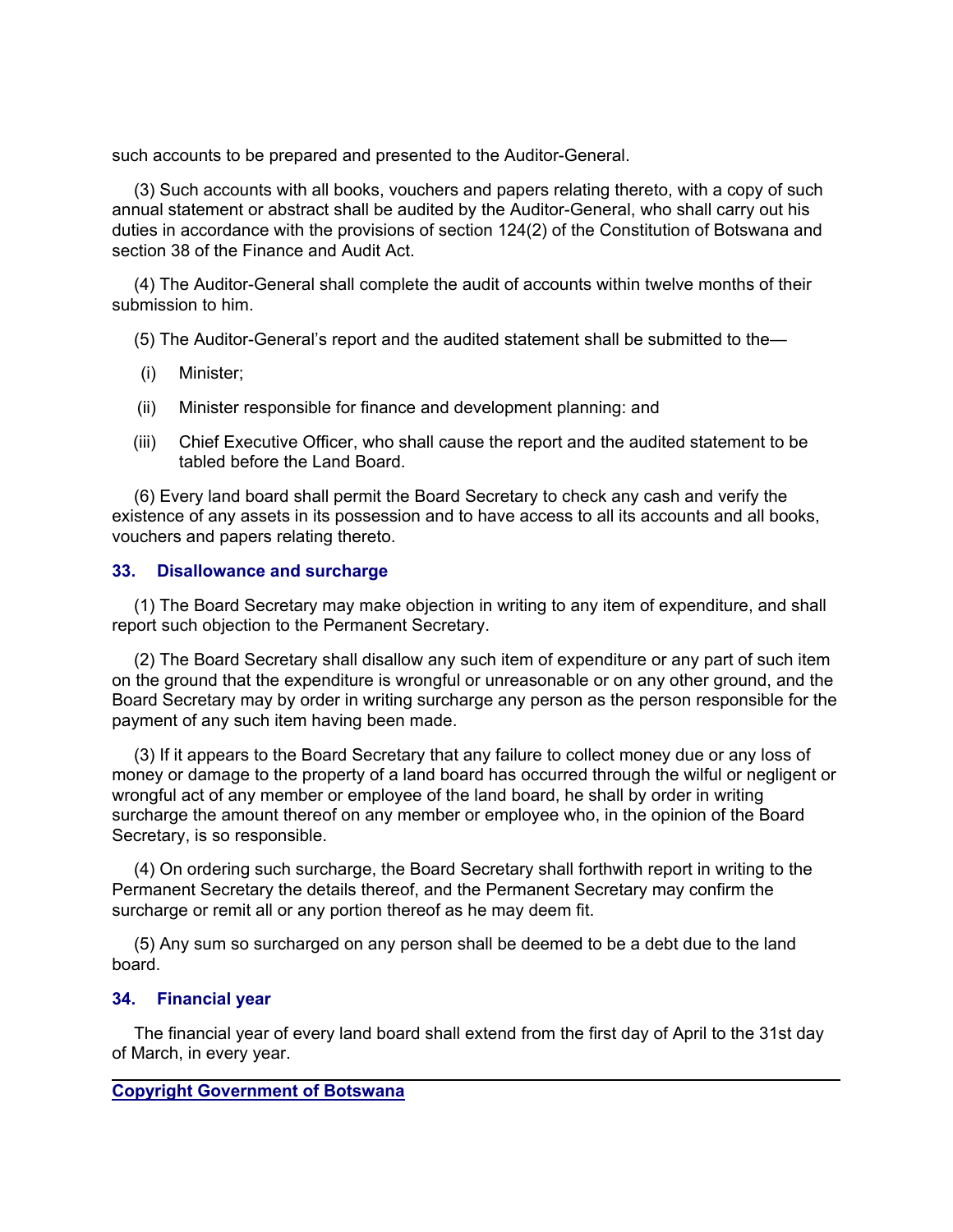# **PART VI** *Fees* **(reg 35)**

#### **35. Fees**

The fees payable in respect of—

- (*a*) the inspection of any register kept in terms of section 16(2) of the Act;
- (*b*) an application for a lease under section 23 of the Act; and
- (*c*) an application for a grant under section 24 of the Act,

shall be those prescribed in the Second Schedule.

# **FIRST SCHEDULE**

# **Form 1 CERTIFICATE OF CUSTOMARY LAND GRANT**

#### REPUBLIC OF BOTSWANA

(*under reg. 11*)

#### TRIBAL LAND ACT

#### (*Section 16*)

To whom it may concern:

This is to certify that in accordance with the provisions of Part III of the Tribal Land Act, and the regulations made thereunder ...............................................................................................

......................................................................................................................................... of ...................................................................................................................................... ......................................................................................................................................... has been granted for ........................................................................................................... purposes the use of an area of land estimated at approximately ............................................. acres in extent and situated at ............................................................................................ ................................................................................ (specify ward) the boundaries of which area of land are demarcated by the following boundary marks or natural features (give a clockwise description of the boundaries to identify them clearly) .............................................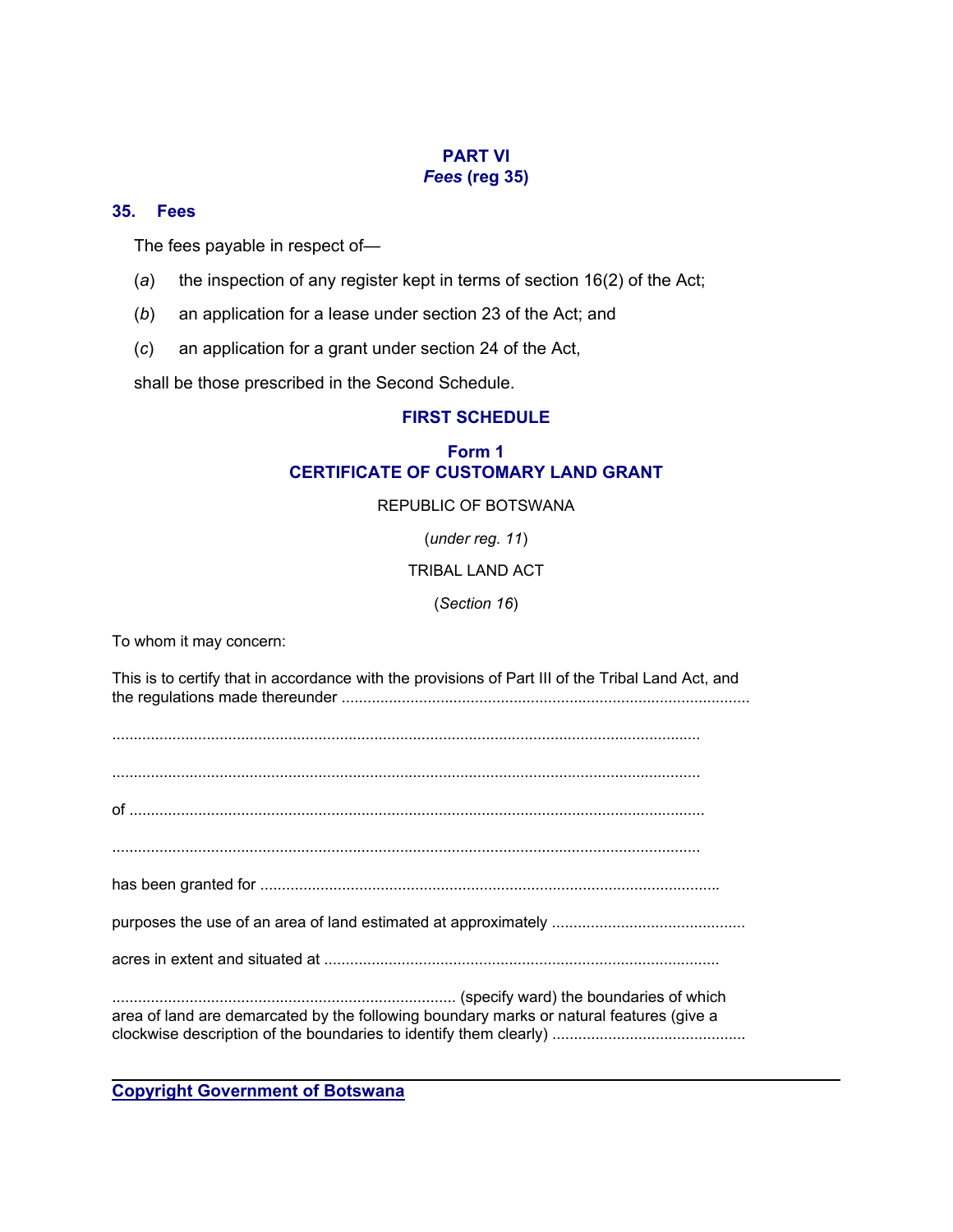| (as will more fully appear from the sketch plan/diagram 1 (1)annexed hereto marked "A"),<br>which boundaries have been pointed out to the said |
|------------------------------------------------------------------------------------------------------------------------------------------------|
|                                                                                                                                                |
|                                                                                                                                                |
|                                                                                                                                                |
|                                                                                                                                                |
|                                                                                                                                                |
|                                                                                                                                                |
|                                                                                                                                                |
|                                                                                                                                                |
| Chairman/Secretary                                                                                                                             |
|                                                                                                                                                |
| <b>Land Board</b>                                                                                                                              |
|                                                                                                                                                |

# Form 2

# **ORDER FOR REGISTRATION UNDER SECTION 24(5)**

REPUBLIC OF BOTSWANA

TRIBAL LAND ACT

(Reg. 21)

IN EXERCISE of the powers conferred by section 24(5) of the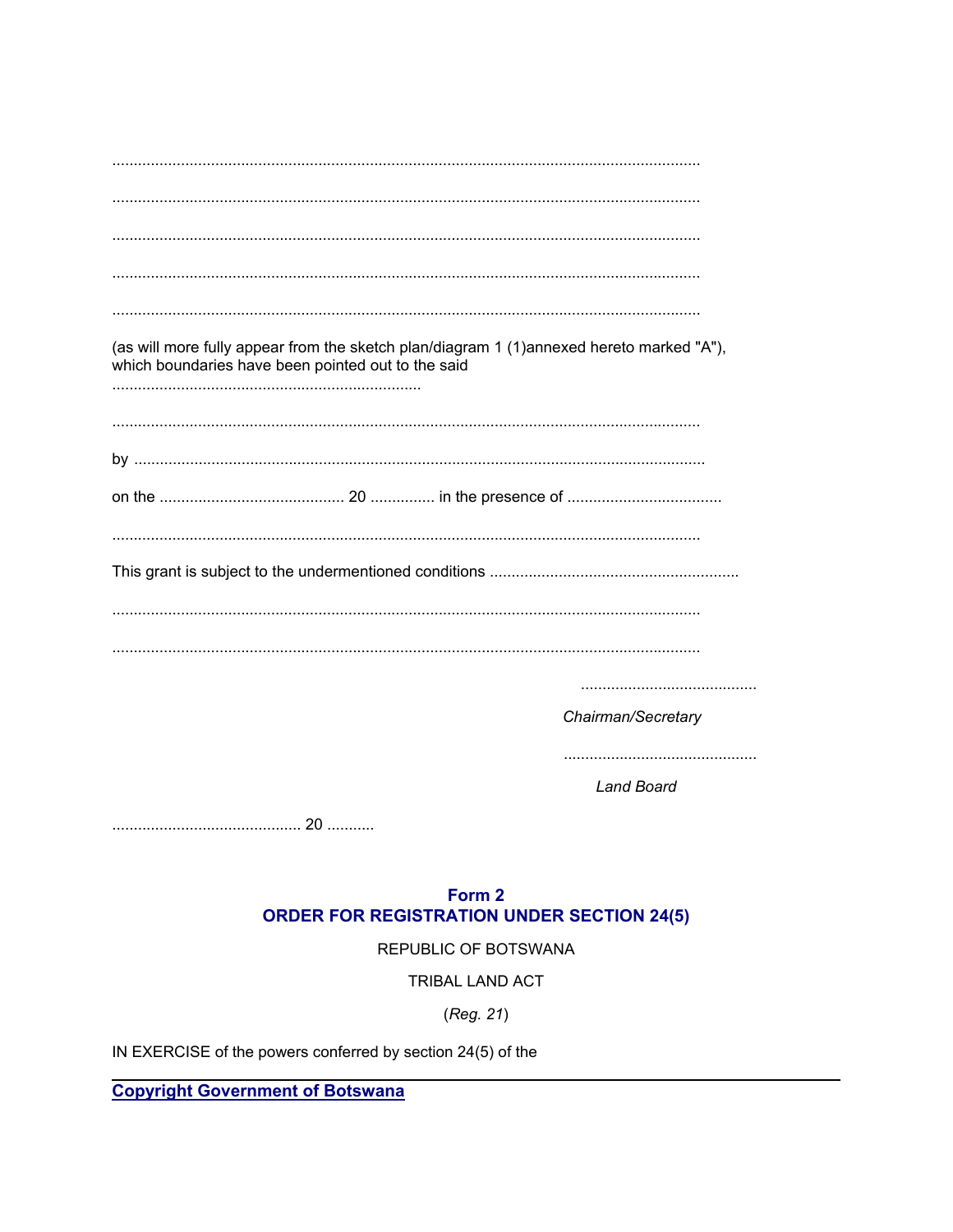| land board and you. |
|---------------------|
|                     |

......................................................... Chairman/Secretary

# **SECOND SCHEDULE FEES**

# REPUBLIC OF BOTSWANA

# TRIBAL LAND REGULATIONS

# (*Reg. 35*)

| 1. For the inspection of any register kept in pursuance of section 16(2) of the Act  20t |  |
|------------------------------------------------------------------------------------------|--|
|                                                                                          |  |
|                                                                                          |  |

# **TRIBAL LAND (SUBORDINATE LAND BOARDS) REGULATIONS**

(*under section 37*)

# (*15th June, 1973*)

# ARRANGEMENT OF REGULATIONS

# PART I *Preliminary*

# REGULATION

- 1. Citation<br>2. Applicati
- **Application**

#### PART II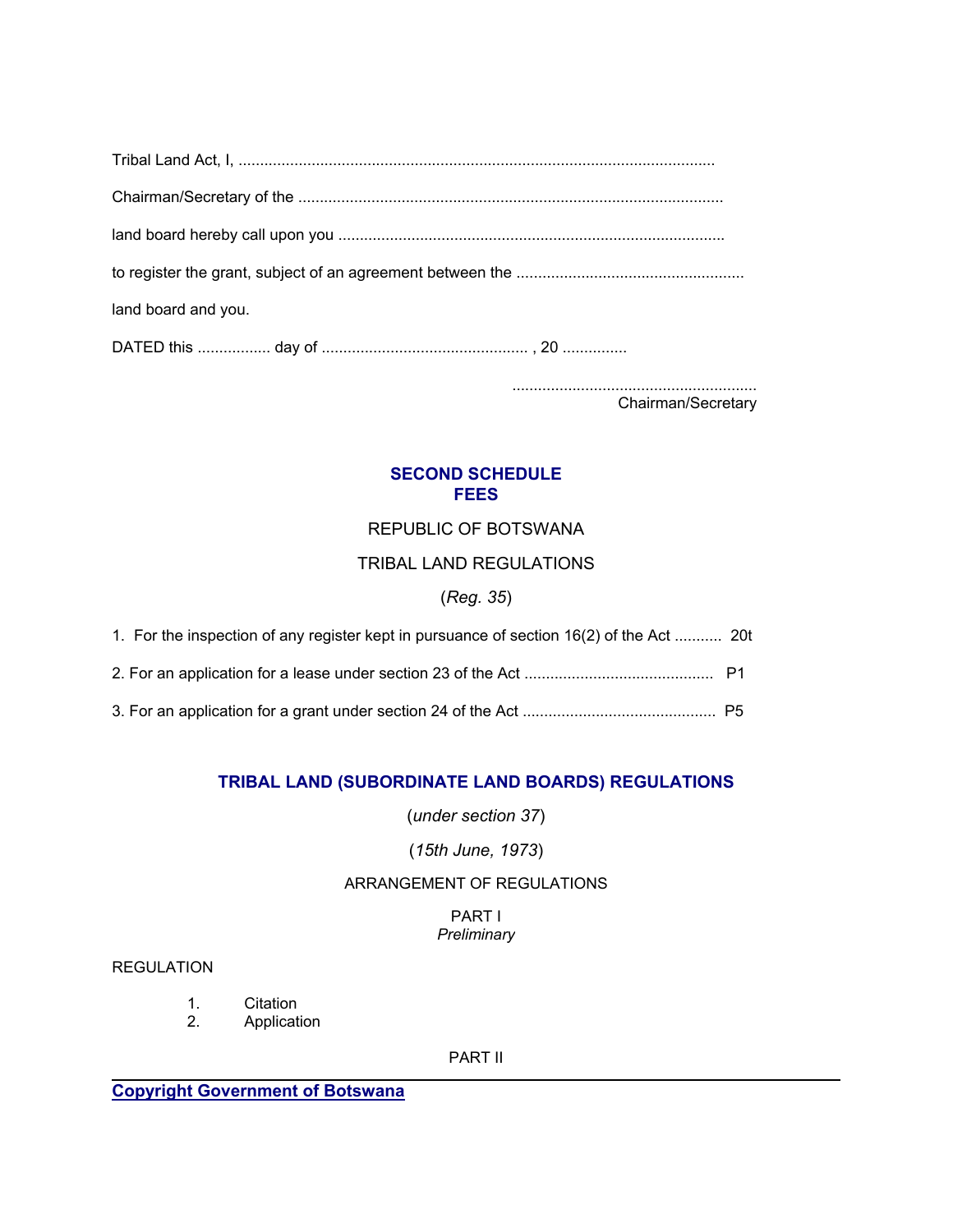#### S*ubordinate Land Board*

- 3. Election or appointment of members of subordinate land boards
- 4. Composition of Subordinate Land Boards
- 5. Co-option
- 6. Vacation of office
- 7. Procedure of subordinate land boards
- 8. Chairmen of boards
- 9. Clerk of board

# PART III

#### *Grant of Customary Land Rights*

- 10. Application for customary land rights
- 11. Procedure on receipt of application
- 12. Procedure before grant of customary land rights is made
- 13. Decision of board to be communicated
- 14. Demarcation of land over which customary rights are granted
- 15. Certificate of grant of customary land rights
- 16. Appeals against decisions of subordinate land boards
- 17. Cancellation of customary land rights

Schedule - Certificate of Customary Land Grant

S.I. 48, 1973, S.I. 62, 1973, S.I. 93, 1984, S.I. 97, 1989, S.I. 65, 1994, S.I. 90, 1999.

# **PART I** *Preliminary* **(regs 1-2)**

#### **1. Citation**

These Regulations may be cited as the Tribal Land (subordinate Land Boards) Regulations.

#### **2. Application**

 (1) These Regulations shall apply to all subordinate land boards established under section 19 of the Act.

 (2) In any matter not expressly provided for in these Regulations the Tribal Land Regulations shall, *mutatis mutandis*, apply.

#### **PART II S***ubordinate Land Board* **(regs 3-9)**

# **3. Election or appointment of members of subordinate land boards**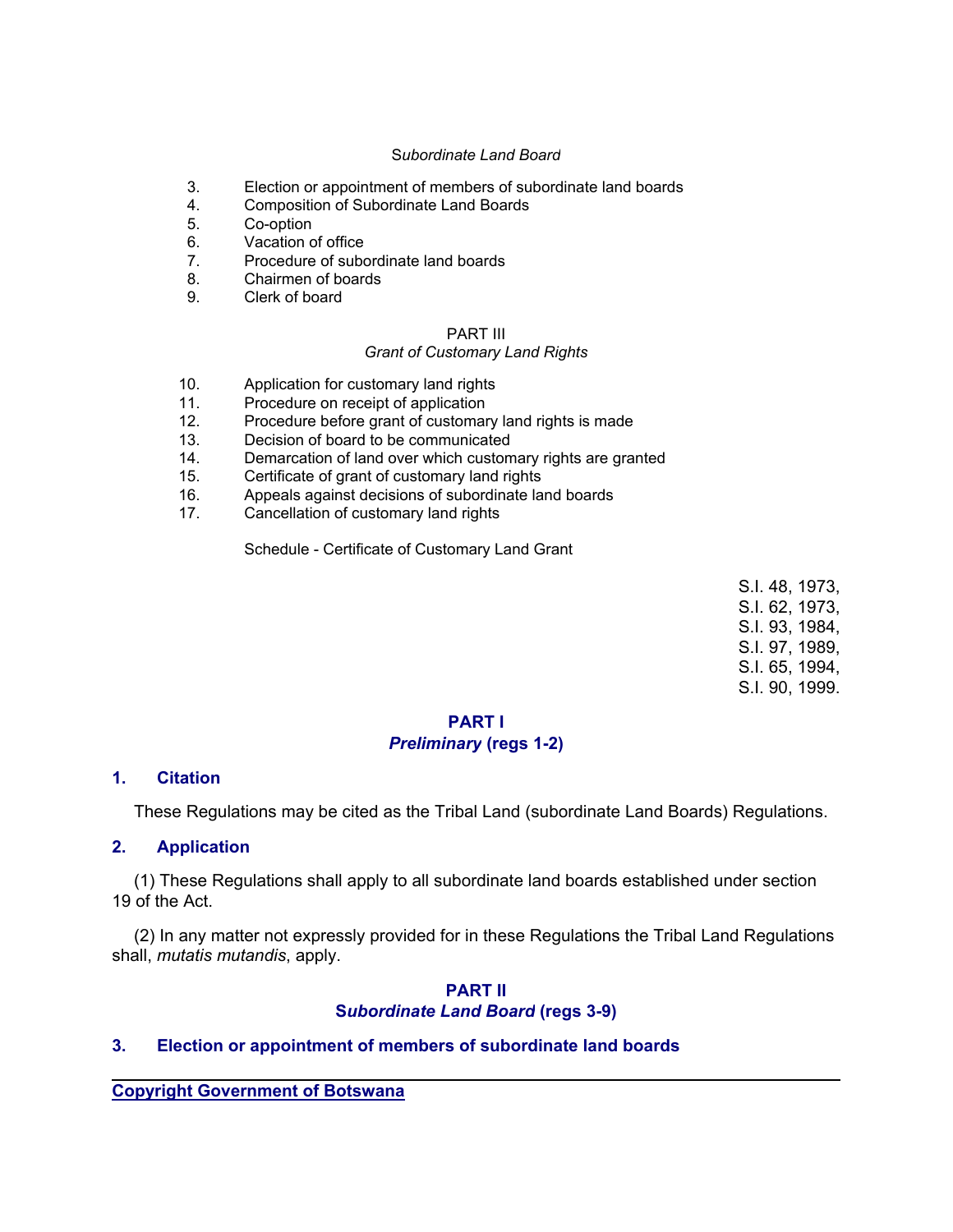(1) The provisions of subsections (3) and (4) of section 3 of the Tribal Land Act shall apply to members of a subordinate land board as they apply to members of land boards.

(2) The membership of each subordinate land board shall be—

- (*a*) 4 members, appointed in accordance with the procedure described in this regulation, who may hold office for 4 years and be eligible for re-election and re-appointment;
- (*b*) 4 members, appointed by the Minister of Local Government, Lands and Housing, which members may hold office for 3 years and be eligible for re-appointment;
- (*c*) any member, appointed to replace a member referred to in paragraphs (*a*) and (*b*) who's office has become vacant, who may hold office for the unexpired period of the original incumbent's term, and be eligible for re-election and re-appointment;
- (*d*) 1 member representing the Ministry of Agriculture; and
- (*e*) 1 member representing the Ministry of Commerce and Industry.

 (3) Any member, appointed under sub-regulation (2)(*a*) of this regulation, shall be appointed from the names, kept in the Ministry in terms of regulation 2(9)(*a*) of the Tribal Land Regulations, of elected candidates for that subordinate land board area.

 (4) From the elected candidates, referred to in sub-regulation (3), the Land Board Selection Committee (established in terms of regulation 2 (11) of the Tribal Land Regulations) shall select the most eligible members, from whom the Minister shall make appointments to the subordinate land board, and in doing so shall endeavour to ensure that, so far as possible, all relevant parts of the subordinate land board area are represented on the subordinate land board.

 (5) In making appointments the qualifications and experience of the candidate shall be taken into consideration.

#### **4. Composition of Subordinate Land Boards**

Each Subordinate Land Board shall consist of 10 members comprising—

- (*a*) 4 members being representatives of the tribe elected publicly at the kgotla;
- (*b*) 4 members of the tribe appointed by the Minister of Local Government and Lands;
- (*c*) one member being the representative of the Minister of Agriculture;
- (*d*) one member being the representative of the Minister of Commerce and Industry.

#### **5. Co-option**

 (1) A subordinate land board may, with the approval of the tribal land board, co-opt not more than two persons with suitable knowledge or experience to assist the board in the discharge of its functions.

(2) Persons so co-opted may attend any meeting of the subordinate land board, and at such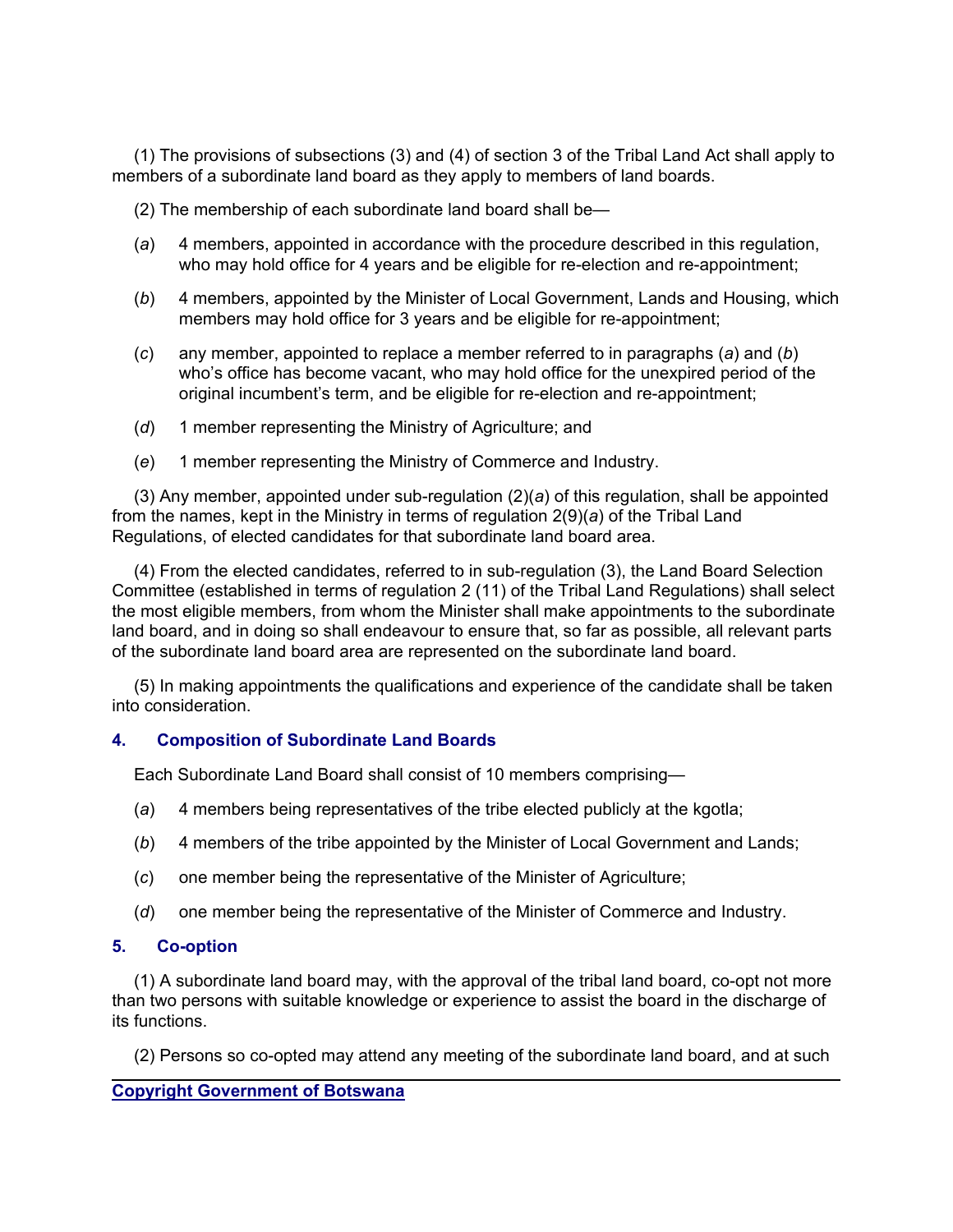meetings may speak but may not vote.

 (3) The chairman of a subordinate land board may invite not more than two persons to a particular meeting to assist the board in the discharge of its functions.

 (4) Persons invited in accordance with the provisions of subregulation (3) may attend the meeting of the board to which they have been invited and at such meeting may speak but may not vote.

# **6. Vacation of office**

 (1) A member, not being an *ex-officio* member, may at any time resign his office by notice in writing to the chairman or secretary of the tribal land board, and the office of the member thereupon shall become vacant.

(2) Such vacancy shall immediately be reported to the Minister.

 (3) The Minister may by notice in writing require any member, other than an *ex-officio* member, to vacate his office; if, after giving such member an opportunity to be heard and after having consulted the appropriate tribal land board and subordinate land board the Minister is satisfied that such member—

- (*a*) has been absent from meetings of the subordinate land board without leave of absence granted by the land board for a period exceeding six consecutive months; or
- (*b*) is unable to exercise the functions of his office by reason of illness, absence or other cause and has been, or is likely to be, so unable for a period exceeding six months; or
- (*c*) is otherwise unfit to discharge the functions of his office.

# **7. Procedure of subordinate land boards**

 (1) Subject to the provisions of the Act and any regulations made thereunder, or to any directions made by the tribal land board, a subordinate land board may regulate its own procedure:

 Provided that no grant of land shall be of any effect unless the subordinate land board by resolution approves such grant and a record of the substance of such resolution is recorded in the minutes of the meeting at which the resolution was passed.

 (2) The quorum of a subordinate land board shall be half of the number of appointed and elected members thereof, or if such number is an even number, a majority of such members shall constitute a quorum.

 (3) Any member or administrative officer of a tribal land board in the tribal area concerned may attend any meeting of the subordinate land board and may speak but not vote at such meeting.

 (4) Decisions of the subordinate land board shall be taken by a majority of votes of members present and voting, the chairman having both an original and, in the event of an equality of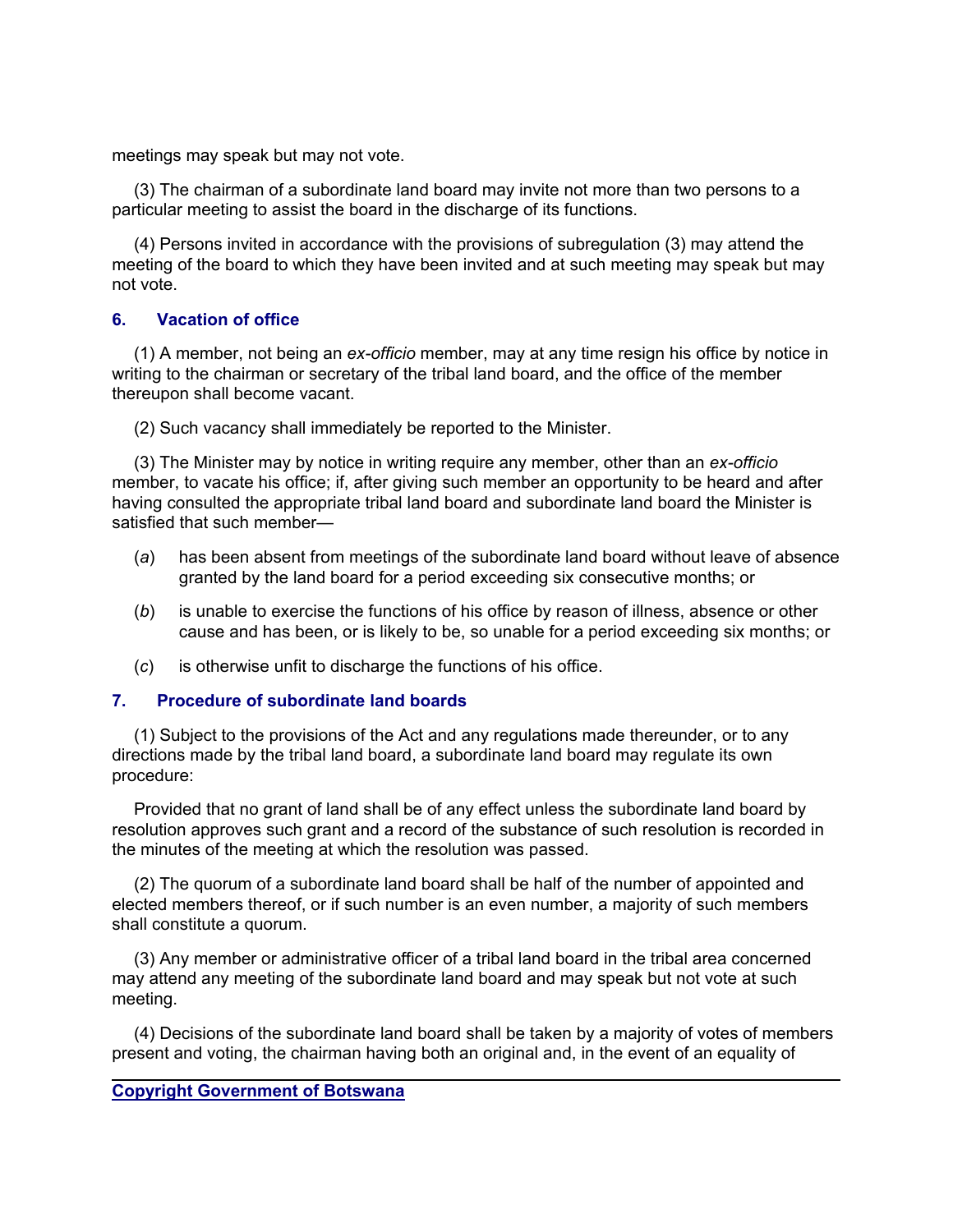votes, a casting vote.

 (5) If any member of a subordinate land board present at a meeting of the board has any pecuniary or other interest, direct or indirect, in any matter under discussion, or is the husband, father, grandfather, son, grandson, or brother, father-in-law, brother-in-law or son-in-law of any person seeking a grant from the board he shall disclose the fact and, if the chairman or other member presiding at the meeting so directs, he shall withdraw from the meeting during such discussion or refrain from discussion of, or voting on, the matter.

 (6) The tribal land board may issue special or general directions to subordinate land boards regarding their procedure or administration.

# **8. Chairmen of boards**

 (1) The members of a subordinate land board shall, each year, and for the ensuing year, elect from their number a chairman, and a deputy chairman who shall act as chairman at any meeting of the board when the chairman is absent.

 (2) At any meeting of a subordinate land board, when the chairman and the deputy chairman are absent, the members present at the meeting shall elect one of their number to act as chairman for that meeting.

# **9. Clerk of board**

 (1) The tribal land board shall appoint a clerk for each subordinate land board in its area of jurisdiction.

 (2) The records of a subordinate land board shall be kept by the clerk who shall also record and preserve the minutes of all its proceedings, receive all applications and other documents addressed to the board and conduct correspondence on behalf of the board.

# **PART III** *Grant of Customary Land Rights* **(regs 10-17)**

# **10. Application for customary land rights**

 (1) An applicant for a customary law right to the use of land shall furnish verbally or in writing to the clerk of the subordinate land board within whose area the land falls the following particulars which the clerk shall record—

- (*a*) the full name and postal address of the applicant;
- (*b*) whether the applicant is married and how many children he has;
- (*c*) the ward, if any, in which the land right is sought;
- (*d*) the nature of the right sought, e.g., for grazing, ploughing, residential or business purposes;
- (*e*) the location, description and extent of the land affected;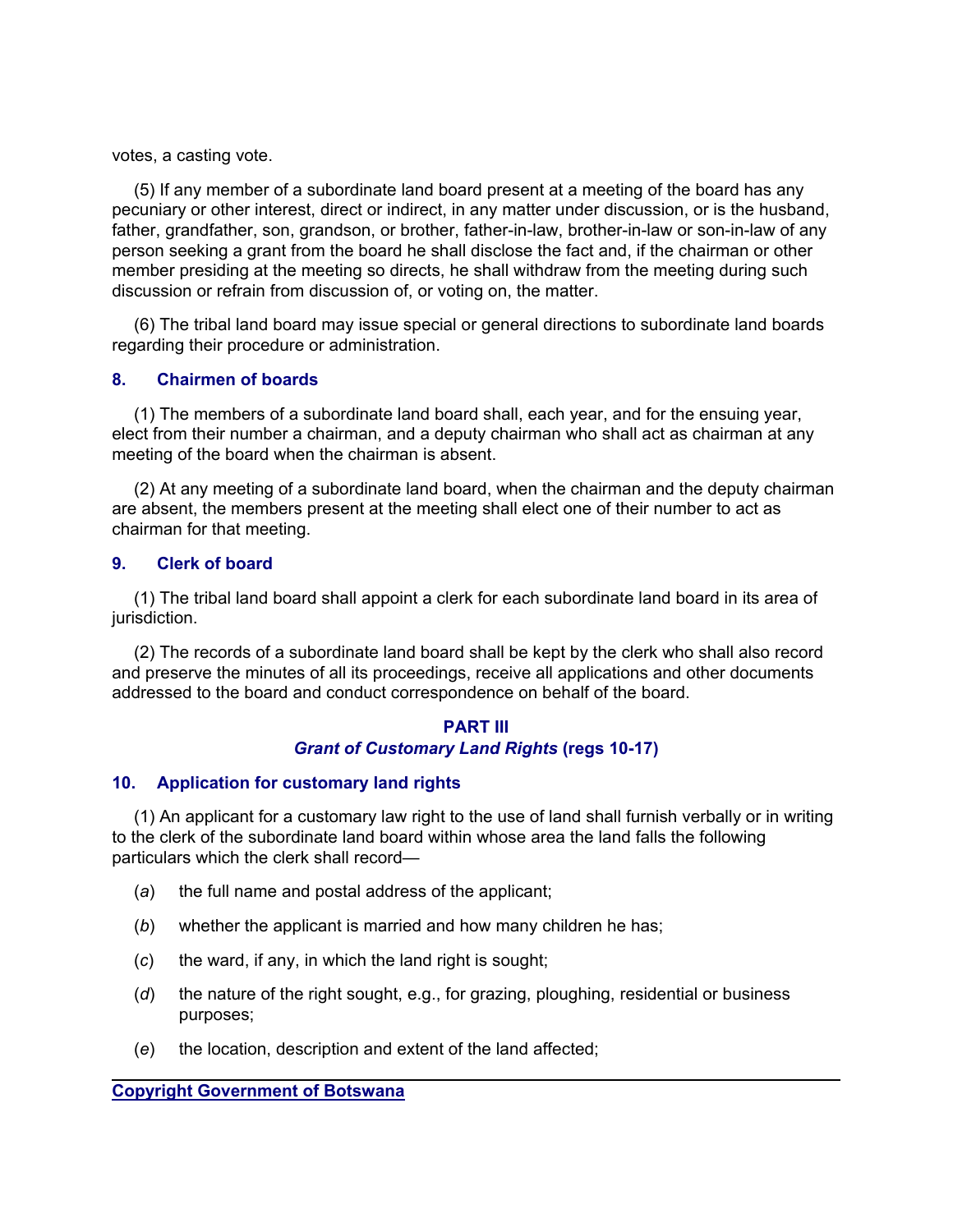- (*f*) the ward affiliations of the applicant; and
- (*g*) what other land rights the applicant possesses in Botswana.

 (2) An applicant may also produce to the clerk a letter from the head of the ward concerned or his local representative stating whether the granting of the right applied for will conflict with other people's land rights, or with present land use, which letter the clerk shall file.

# **11. Procedure on receipt of application**

 (1) As soon as may be after receipt of an application for a customary land right the clerk shall—

- (*a*) notify the applicant of the date and place of the next meeting of the subordinate land board, not being less than 21 days after the said receipt, at which representations concerning the application will be heard;
- (*b*) post on a notice board open to public inspection at the subordinate land board's offices a notice of such application giving details thereof and the date and place of the meeting at which representations concerning the application will be heard and calling upon any interested person who wishes to make such representations to appear at the said meeting;
- (*c*) ascertain in the most expedient manner the attitude towards the application of the head of the ward concerned, or his local representative, if it has not already been communicated to him in writing.

 (2) Any meeting of the subordinate land board at which representations concerning an application for a customary land right are heard shall be held in public and any interested person shall be entitled to make representations concerning the application, the substance of which shall be recorded by the clerk.

 (3) For the purpose of resolving any dispute or difference arising from the representations submitted to it, or otherwise for the purpose of enabling it to decide upon an application, a subordinate land board shall have power to summon persons to give evidence before it.

 (4) Any person who without reasonable excuse fails to obey a summons under this regulation which has been served upon him shall be guilty of an offence and liable to a fine of P100 and to imprisonment for three months.

 (5) A subordinate land board shall have power, for the purpose of determining any application for a customary land right, to administer an oath or affirmation to any person appearing to give evidence before it.

 (6) No evidence shall be heard by a subordinate land board unless the applicant and any interested person whose name has been recorded as objecting to the application has been given notice of the meeting at which the evidence is heard.

# **12. Procedure before grant of customary land rights is made**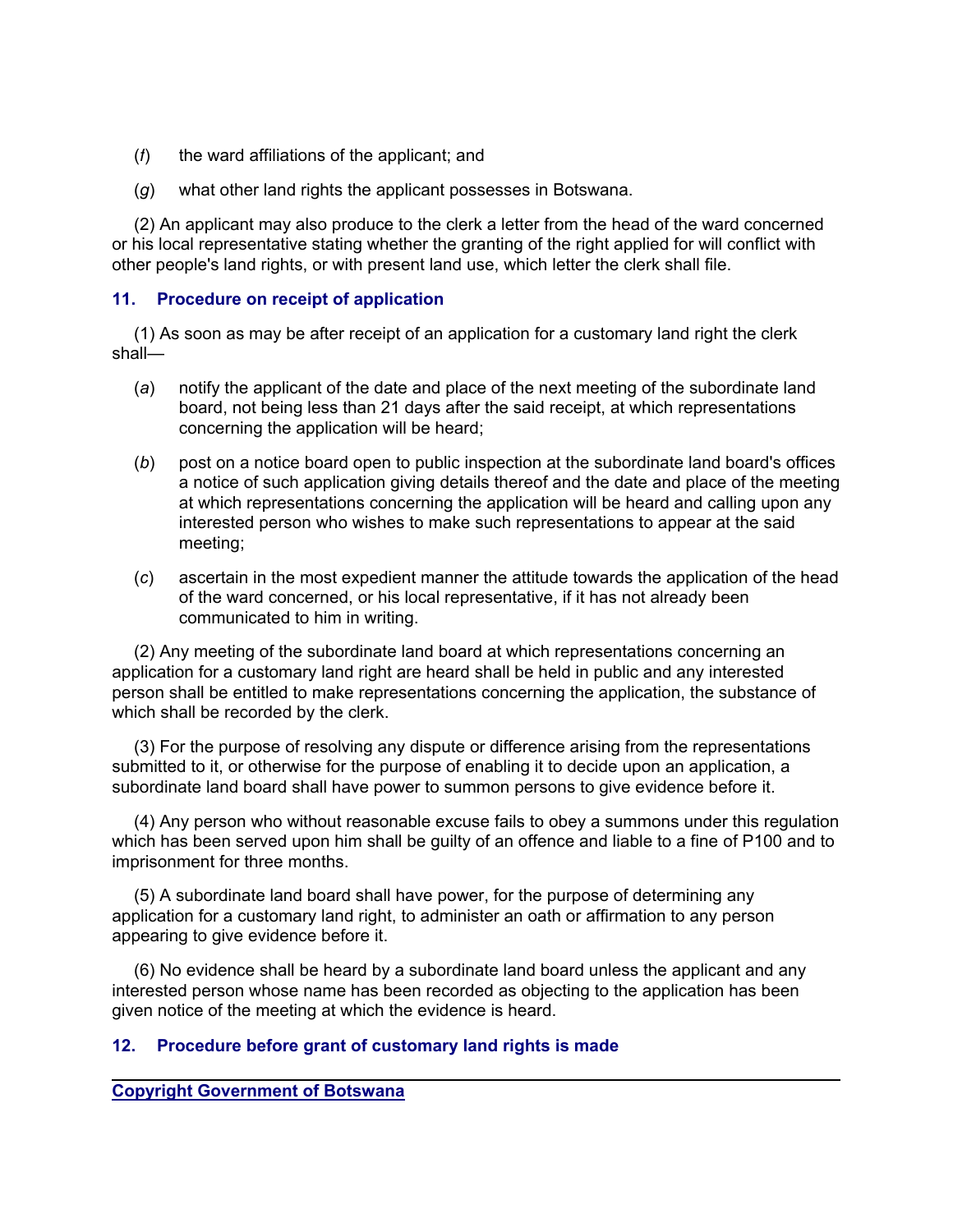- (1) The subordinate land board shall satisfy itself—
- (*a*) whether or not the applicant is a citizen of Botswana;
- (*b*) whether or not the land is subject to rights in favour of any person other than the applicant;
- (*c*) whether or not the land is available and whether its size and location are suitable for the use proposed by the applicant.

 (2) If it is proposed to make a grant of customary rights, a resolution to that effect, embodying any conditions which it is proposed to impose, shall be put to the subordinate land board and if such resolution is passed it shall be recorded in the minutes of the meeting at which it was passed.

# **13. Decision of board to be communicated**

 The subordinate land board's decision on an application for a customary land right shall be communicated in writing to the applicant by the clerk, and shall be posted by the clerk on a notice board open to public inspection at the subordinate land board's offices, as soon as the subordinate land board has made its decision.

# **14. Demarcation of land over which customary rights are granted**

 (1) With the object of avoiding disputes arising from imprecise or conflicting grants, it shall be the duty of a subordinate land board in making a grant of customary rights in respect of a piece of land which is not defined by a diagram to describe it in the certificate of grant by reference to permanent and ascertainable boundary points or boundaries whenever possible, and whenever possible to attach a sketch plan.

 (2) Any grantee who fails to maintain any mark which has been established to demarcate such land shall forfeit his rights to such land, and any person who without reasonable excuse damages, destroys, moves or otherwise interferes with any mark established by or under the direction of a subordinate land board to demarcate land, shall be guilty of an offence and liable to a fine of P100 and to imprisonment for three months.

 (3) Before a certificate of grant of customary land rights is issued, it shall be the duty of the subordinate land board to ensure that the boundaries of the area of land concerned are pointed out to the grantee by a person designated by it for this purpose, and such pointing out shall be recorded in the certificate of grant:

 Provided that the subordinate land board shall make all reasonable efforts to ensure that such pointing out is done in the presence of the head of the ward or of two responsible heads of family.

 (4) Such additional person as may be present during the pointing out shall also be recorded in the certificate of grant.

#### **15. Certificate of grant of customary land rights**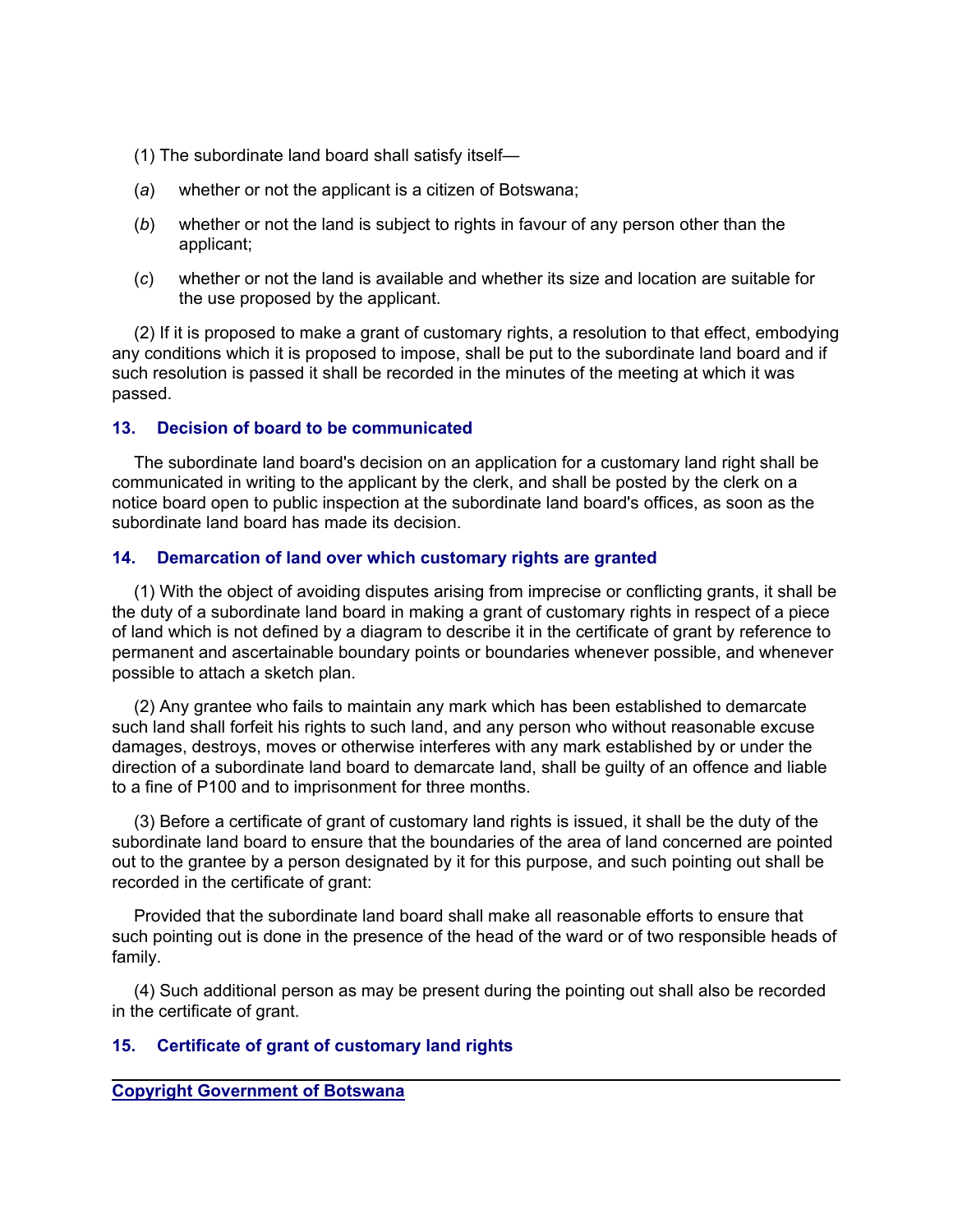A certificate of grant of any customary right to the use of land issued by a subordinate land board shall specify whatever conditions the subordinate land board has, by resolution pursuant to regulation 12(2), imposed and shall be in the Form set out in the Schedule and shall be signed by the chairman or the clerk.

# **16. Appeals against decisions of subordinate land boards**

 (1) Any person aggrieved by a decision of the subordinate land board may appeal to the tribal land board by lodging a notice of appeal either verbally or in writing with the clerk of the subordinate land board or the secretary of the tribal land board.

 (2) Upon the noting of an appeal the clerk of the subordinate land board shall furnish the tribal land board with the reasons for the decision of the subordinate land board and shall serve a copy of such reasons to the appellant.

 (3) On consideration of an appeal against a decision of the subordinate land board the tribal land board may allow such appeal and set aside, or in any manner vary the decision of the subordinate land board.

 (4) On receipt of the decision of the tribal land board setting aside or varying the decision by the subordinate land board the clerk of the subordinate land board shall forthwith cancel the duplicate copy of the certificate of grant, if any, issued in the matter and shall call upon the grantee to return the original certificate of grant which he shall cancel forthwith.

 (5) The subordinate land board shall thereafter issue, if the tribal land board's decision so requires, a new certificate of grant which shall conform to the requirements of the decision of the tribal land board.

 (6) Any person aggrieved by a decision of the tribal land board on an appeal may within four months from the date upon which he became aware of such decision, appeal therefrom to the Minister who shall have the power to allow the appeal, set aside or vary any decision made by the tribal land board.

(7) Any decision made by the Minister under subregulation (6) shall be final.

# **17. Cancellation of customary land rights**

 (1) A subordinate land board shall in no case cancel the grant of any customary right to use land but may recommend cancellation of such rights to the tribal land board.

 (2) In dealing with any recommendation from a subordinate land board for the cancellation of any customary right to use land, the tribal land board shall follow the procedure prescribed in regulation 15 of the Tribal Land Regulations.

 (3) Any person may appeal to the Minister against the decision of a tribal land board to cancel customary rights following a recommendation from a subordinate land board.

 (4) The procedure laid down in regulations 16 and 17 of the Tribal Land Regulations, shall apply to any appeal.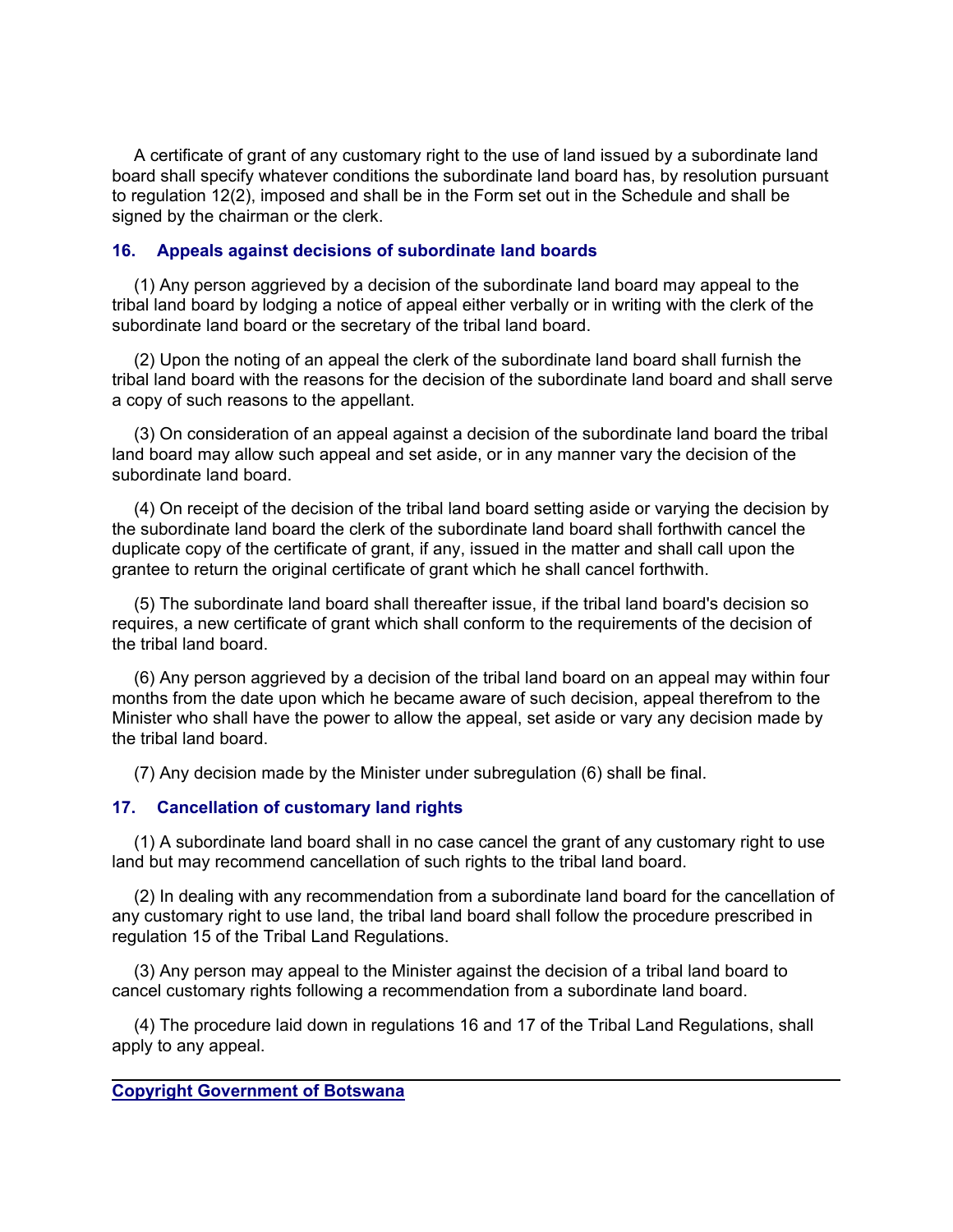# **SCHEDULE CERTIFICATE OF CUSTOMARY LAND GRANT**

#### REPUBLIC OF BOTSWANA

#### TRIBAL LAND ACT

# $(Cap. 32:02)$

# (Reg. 15)

To whom it may concern:

| This is to certify that in accordance with the provisions of Part III of the Tribal Land Act, and                                                            |
|--------------------------------------------------------------------------------------------------------------------------------------------------------------|
|                                                                                                                                                              |
|                                                                                                                                                              |
|                                                                                                                                                              |
|                                                                                                                                                              |
| area of land are demarcated by the following boundary marks or natural features (give a<br>clockwise description of the boundaries to identify them clearly) |
|                                                                                                                                                              |
|                                                                                                                                                              |
|                                                                                                                                                              |
| (as will more fully appear from the sketch plan/diagram annexed hereto marked 1(2) "A"),<br>which boundaries have been pointed out to the said               |
|                                                                                                                                                              |
|                                                                                                                                                              |
|                                                                                                                                                              |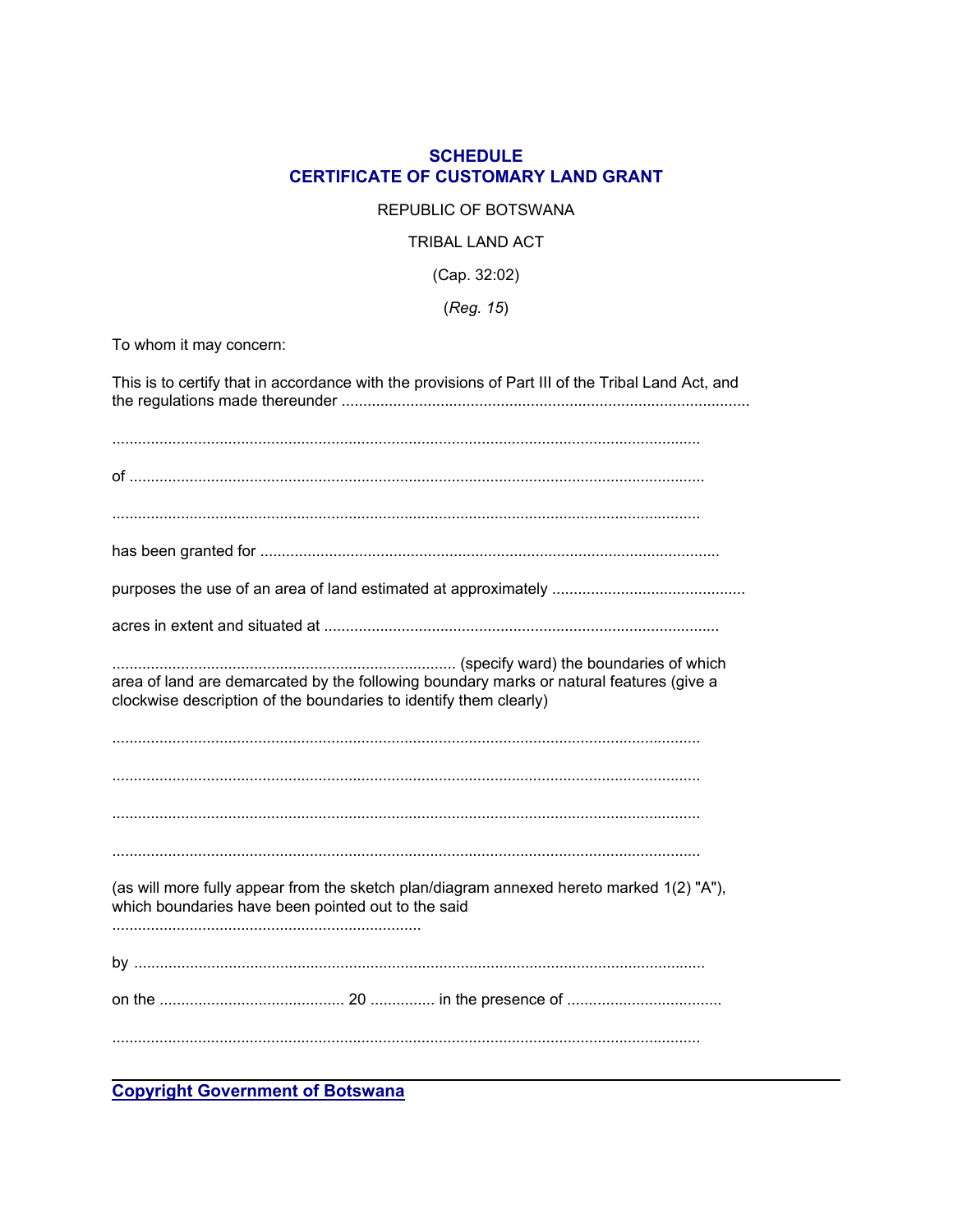This grant is subject to the undermentioned conditions— ..................................................

.........................................................................................................................................

.........................................................................................................................................

.........................................

*Chairman/Clerk*

...............................................20 ........... .............................................

*Subordinate Land Board*

# **TRIBAL LAND (ESTABLISHMENT OF LAND TRIBUNALS) ORDER**

(*under section 40*)

(*22nd September, 1995*)

# ARRANGEMENT OF PARAGRAPHS

# PARAGRAPH

- 1. Citation
- 2. Establishment of Land Tribunal
- 3. Composition of Land Tribunals
- 4. Procedure for lodging appeals
- 5. Witnesses
- 6. Determination
- 6A. Costs
- 7. Appeals lodged prior to commencement of Order

S.I. 59, 1995, S.I. 43, 1996.

# **1. Citation**

This Order may be cited as the Tribal Land (Establishment of Land Tribunals) Order.

# **2. Establishment of Land Tribunal**

There is hereby established a Land Tribunal for the purposes of section 40 of the Act.

# **3. Composition of Land Tribunals**

- (1) A Land Tribunal shall be comprised of the following members—
- (*a*) a President appointed in accordance with the Public Service Act, who shall be a qualified attorney or advocate, of not less than five years standing, employed in the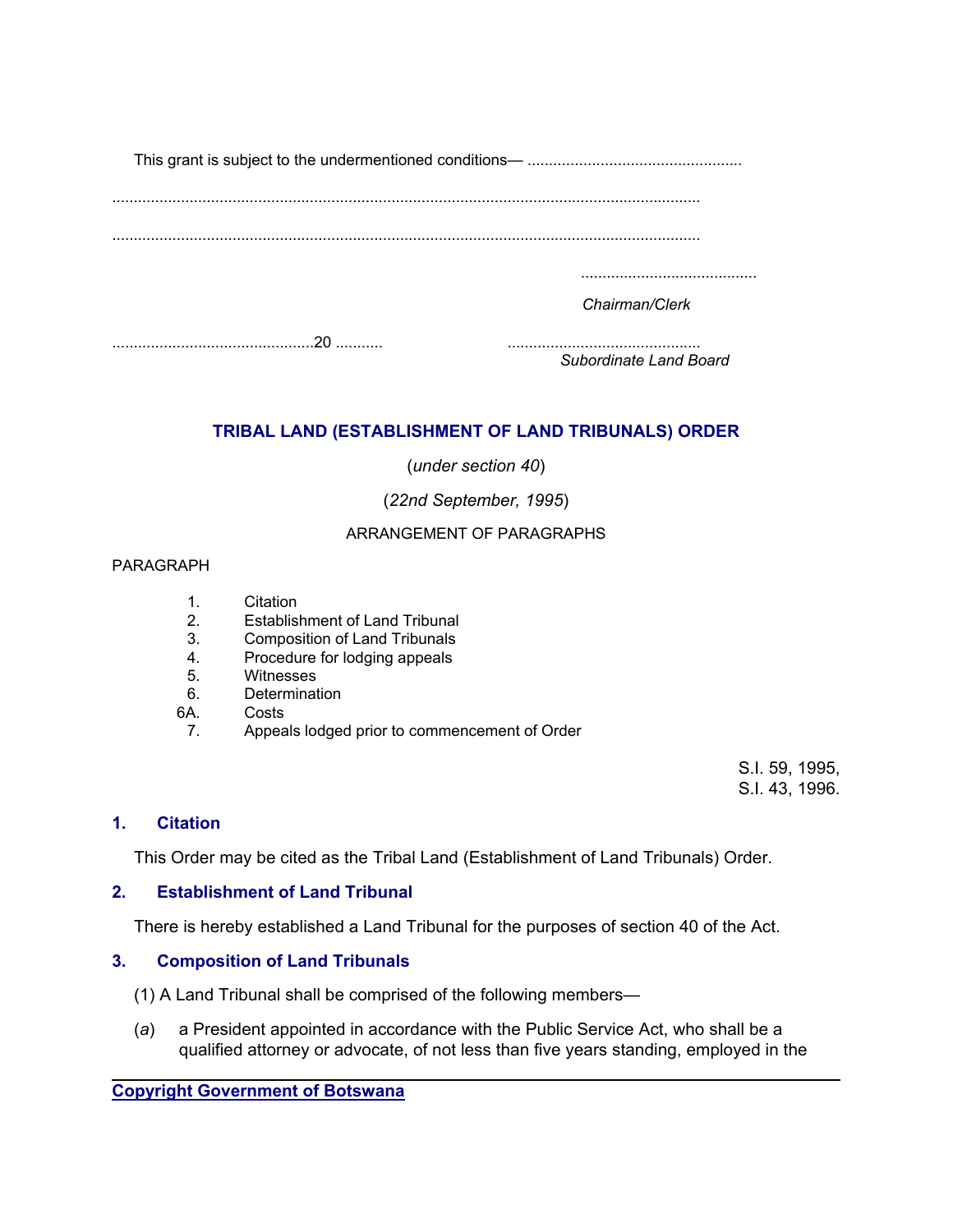public service; and

(*b*) two other members appointed on contract in accordance with the Public Service Act;

 (2) When the President of a Land Tribunal is unable, by reason of illness or other sufficient reason, to perform the functions of President, another person qualified in terms of subparagraph (1)(*a*) shall be appointed in accordance with the Public Service Act to act as President until the substantive President is able to resume duty.

 (3) When one of the members of a Land Tribunal appointed under subparagraph (1)(*b*) is unable, by reason of illness or other sufficient reason, to perform the functions of such member, another person shall be appointed in accordance with the Public Service Act, to act as a member in his place until he is able to resume duty.

 (4)(*a*) In respect of cases heard by a Land Tribunal, the Land Board Selection Committee may, where the President of the Land Tribunal considers it desirable, co-opt two additional members to the Tribunal from among suitably mature, qualified and knowledgeable persons from the district within the jurisdiction of which the lands or matters in dispute lie, and where either of such additional members is unable, by reason of illness or other sufficient reason, to continue to perform the functions of such member, the Land Board Selection Committee may, at the request of the President, appoint any other similarly qualified person to act as a member in his place until he is able to resume duty.

 (*b*) Members co-opted in accordance with paragraph (*a*) may be asked to tender advice in respect of any matter before the Land Tribunal, but shall not be entitled to vote in respect thereof.

 (5) The members appointed under subparagraph (1) shall hold office for such period of contract as maybe determined in accordance with the Public Service Act unless they earlier terminate their contracts, or their contracts are terminated in accordance with that Act; and such contracts may be renewed for such further periods of contract as are permissible in terms of that Act.

 (6) The persons co-opted under subparagraph (4) shall be paid such allowances as may be determined by the Minister.

 (7) Any person who is declared insolvent or adjudged or otherwise declared bankrupt under any law in force in Botswana or elsewhere and has not been discharged, or has made a composition with his creditors and has not paid his debts in full, or is convicted of any offence involving dishonesty, shall not be eligible to be appointed as President or a member of a Land Tribunal, or if already appointed, to remain as the President or a member of a Land Tribunal, and his office as such shall become vacant with effect from such declaration or adjudgment or failure to pay or conviction, as the case may be.

# **4. Procedure for lodging appeals**

- (1) Any person wishing to appeal against a decision of a land board shall—
- (*a*) lodge notice of appeal, in the form prescribed, with the clerk of the Land Tribunal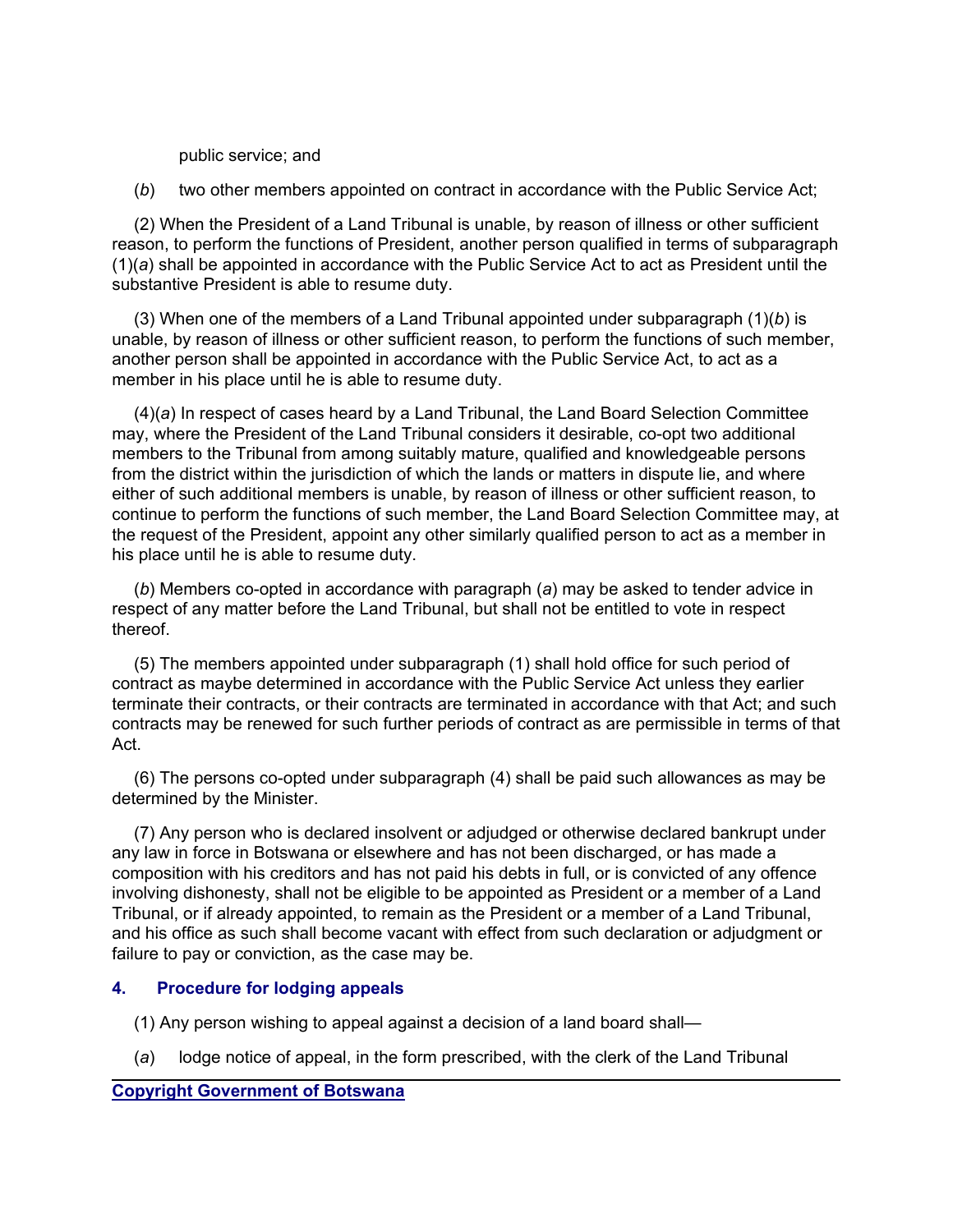concerned, together with the fee of P10;

- (*b*) submit written reasons on the basis of which the appeal is lodged;
- (*c*) give the names and addresses of the appellant and the respondent, and indicate the district and the area within which, or in respect of which, the dispute arises; and
- (*d*) cause a copy of the notice of appeal to be served on the respondent.

 (2) An appeal should be brought within four months from the date on which the appellant becomes aware of the decision of the land board, but an appeal lodged outside the period of four months, shall be accompanied by reasons for the late delivery, and the Land Tribunal shall determine whether it will entertain the appeal, or whether, in all the circumstances, it should be rejected.

 (3) If, in the opinion of the Land Tribunal concerned, the points at issue in the notice of appeal are not clearly enough defined to enable it to hear and determine the matter, it may remit it to the parties or the land board concerned, with such directions or advice as it deems appropriate or necessary.

#### **5. Witnesses**

 (1) The parties shall inform the Land Tribunal concerned of any witnesses that they wish to be called at the hearing of the appeal, and the Land Tribunal shall cause subpoenas to be served on such witnesses and any other witnesses that it considers should be called, specifying the place, date and time when they are required to attend to give evidence or produce documents.

 (2) Witnesses attending before a Land Tribunal shall be entitled to be paid fees or allowances on the same scale as are applicable in a magistrate's court.

 (3) Any person subpoenaed to attend before a Land Tribunal who, without reasonable cause, fails to attend or to produce a document he is required to produce, shall be guilty of an offence and liable to a fine of P100 and to three months' imprisonment.

#### **6. Determination**

 (1) Subject to the provisions of this Order, a Land Tribunal of appeals shall regulate its own procedure, and the frequency of its meetings.

 (2) For the purpose of determining any matter before it a Land Tribunal may order any witnesses—

- (*a*) to give evidence on oath or otherwise;
- (*b*) to produce any relevant document;
- (*c*) furnish, in writing or otherwise, such particulars relating to the matter in question as it may require.

**Copyright Government of Botswana** (3) In hearing and determining an appeal, a Land Tribunal shall have exclusive jurisdiction in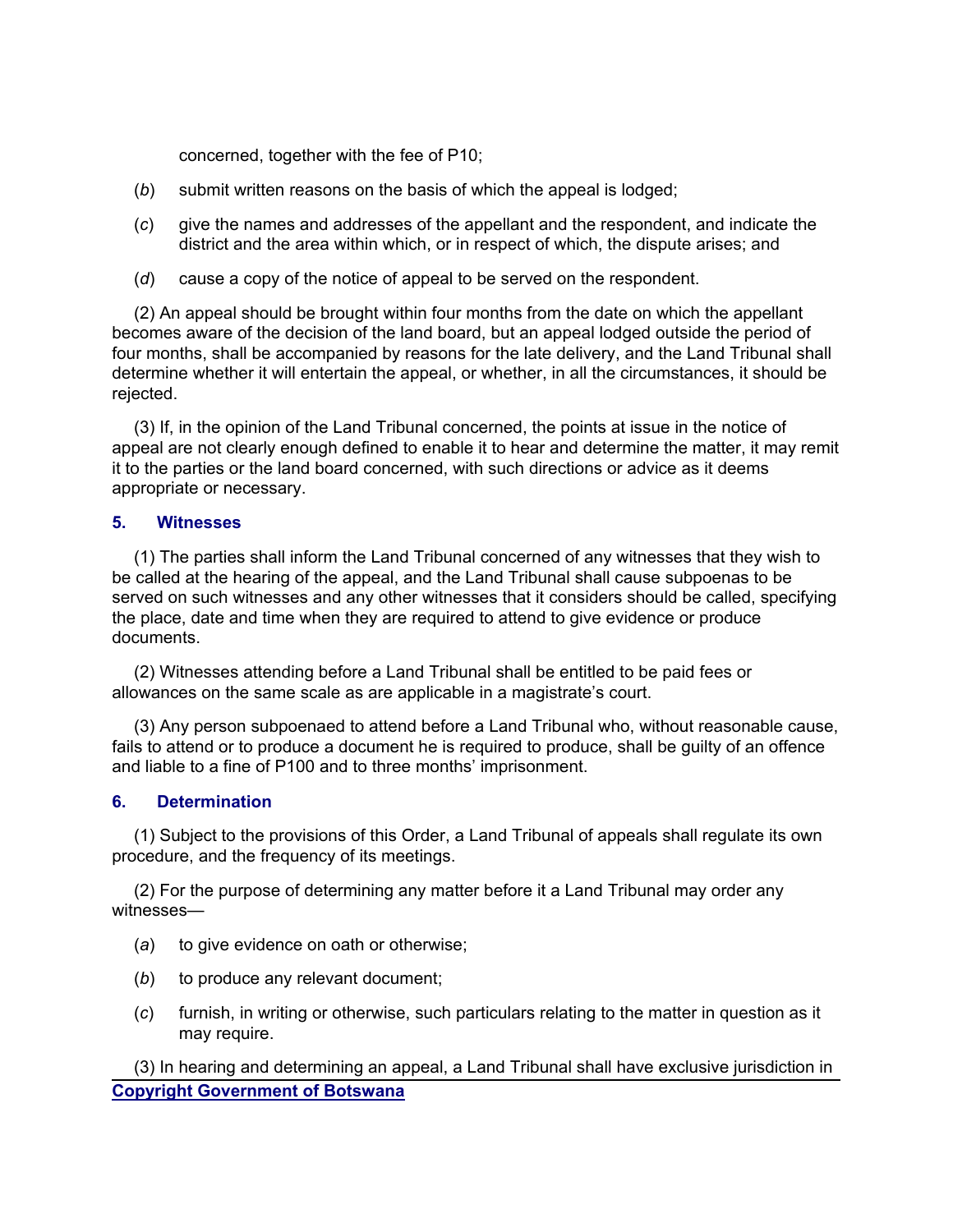respect of every matter properly before it and shall not be bound by the rules of evidence or procedure applicable in civil or criminal proceedings, and may disregard any technical irregularity which does not, and is not likely to, result in a miscarriage of justice.

(4) Matters before a Land Tribunal shall be determined—

- (*a*) in the case of matters involving questions of law, by the decision of the President alone; and
- (*b*) in the case of matters involving questions of fact, by the decisions of a majority of the members thereof appointed under paragraph 3(1).

 (5) The provisions of section 7(5) of the Act shall apply to meetings of a Land Tribunal as they apply to meetings of a land board, and in such event another person shall be appointed in accordance with paragraph 3(3) to act as a member of the Land Tribunal in place of the member concerned for that meeting or for the determination of that matter.

 (6) Any interested party to the proceedings before a Land Tribunal may appear by advocate or attorney, or be represented by any other person so authorized by the party.

 (7) Proceedings before a Land Tribunal shall be open to the public, unless the Tribunal, for good and sufficient reason, decides otherwise.

 (8) A Land Tribunal may, from time to time, adjourn the hearing of an appeal, and shall inform all the parties concerned of the date and time when the hearing will be resumed.

 (9) If one of the parties fails, without sufficient reason, to prosecute or defend an appeal after being properly notified of the date, time and place thereof, judgment in default may be entered for the party which does attend, in such manner as the Land Tribunal concerned deems fit, and if neither party appears after being given due notice, the Land Tribunal may, in its discretion, dismiss the appeal or adjourn it to another date.

 (10) When a Land Tribunal has determined whether an appeal shall be upheld or dismissed, the judgment, and the reasons therefor shall be recorded in writing, signed by the President, and copies thereof delivered to all the parties.

 (10A) A person who is found guilty by the Land Tribunal of an offence referred to in section 39 of the Act shall be liable to a fine of P10 000, or if the offender is a corporate body, to a fine of P20 000.

 (10B) A land board, or any other party to an appeal before a Land Tribunal that, without reasonable excuse, fails to enforce any determinaton made by the Land Tribunal in relation to an appeal under this Order shall be guilty of an offence and liable to a fine of P10 000, or if the offender is a corporate body, to a fine of P20 000.

 (11) There shall be a right of appeal from a decision of a Land Tribunal to the High Court, on a question of law, within eight weeks of the delivery of such decision.

# **6A. Costs**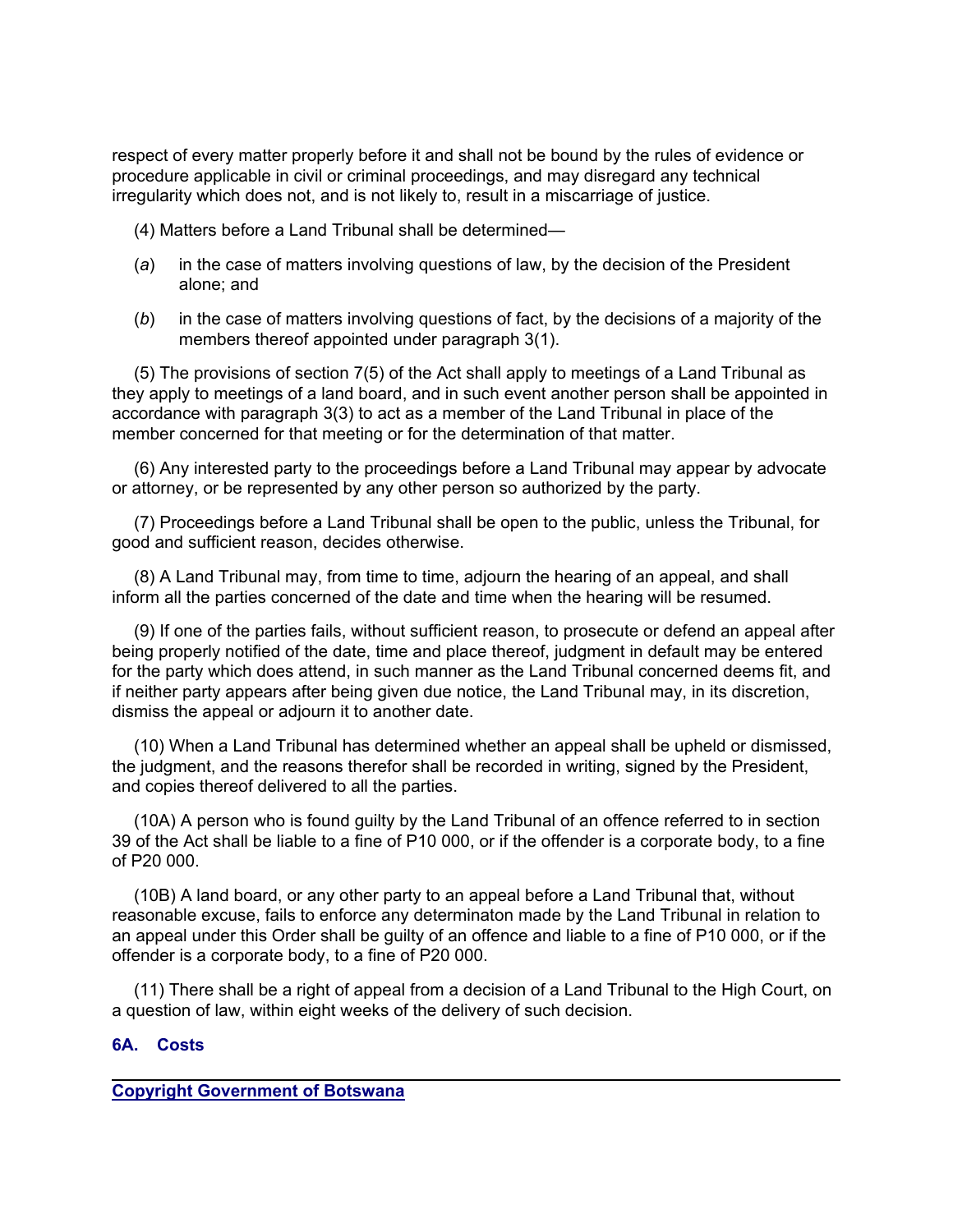A Land Tribunal shall, where it considers it appropriate to do so, award to a party to the proceedings before it such costs as the Tribunal may determine.

# **7. Appeals lodged prior to commencement of Order**

 Any appeal lodged with the Minister or a district commissioner, as the case may be, prior to the commencement of this Order may be heard and determined by the Land Tribunal concerned in accordance with the provisions of section 40 of the Act and this Order.